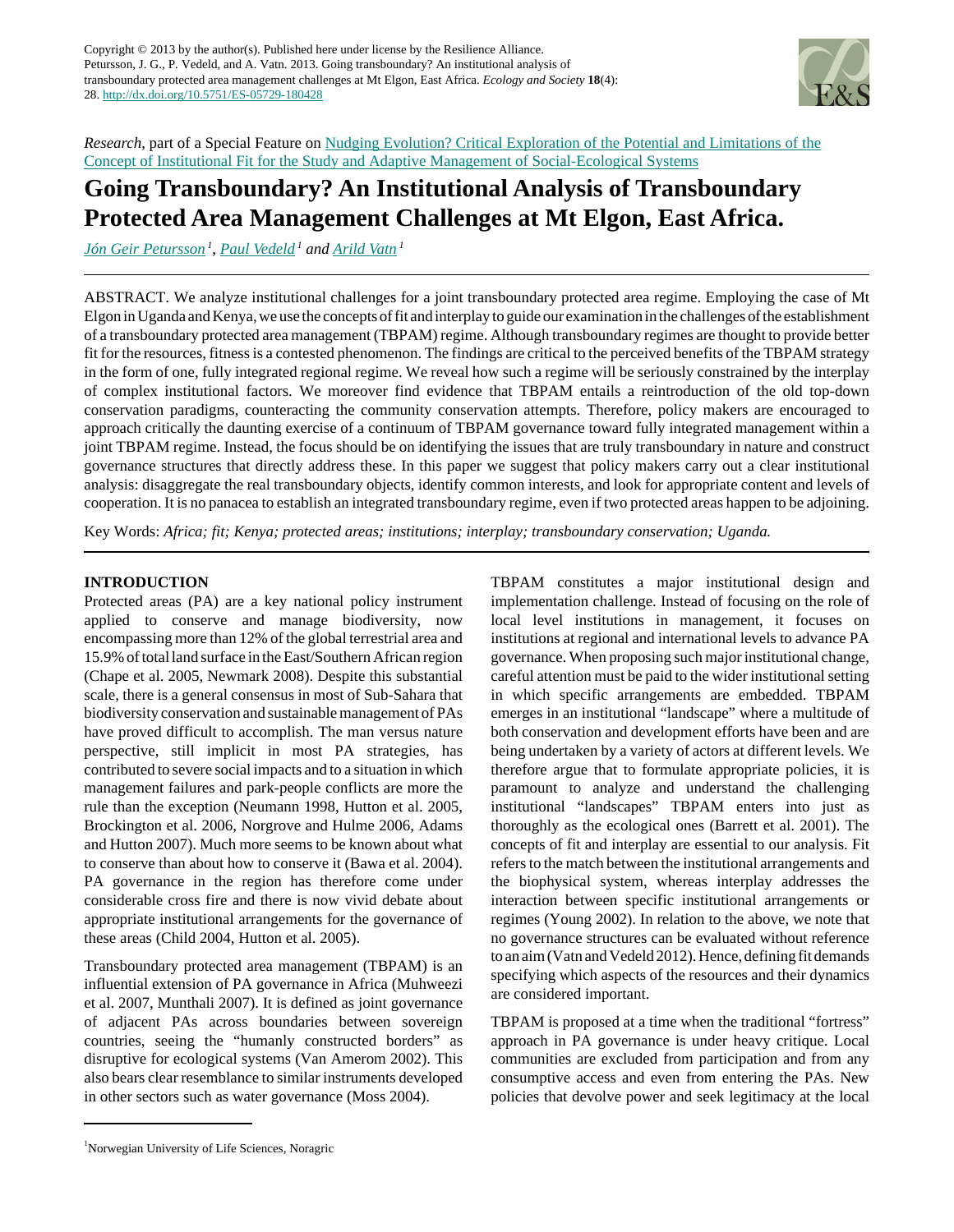Fig. 1. Framework for analyzing resource regimes and their impacts. PA = protected areas.



Figure 1. The framework used to analyze PA and TBPAM regimes (based on Vatn 2005).

community level have become influential alternatives (Barrow et al. 2001). It is now becoming generally accepted that PAs and protection policies are no longer the sole domain of conservationists and foresters, but that it has become part of a much wider economic development and poverty alleviation ambition in many countries (Naughton-Treves et al. 2005). There is, then, a rising critique of the TBPAM interventions being a part of a proconservation renaissance promoted by powerful international conservation actors, described as "back to the barriers," aiming for renewing the traditional socially exclusive "fortress" PA strategies (Hutton et al. 2005, Adams and Hutton 2007).

We question the basic underlying presumption of TBPAM that if only the ecologically most suitable area for conservation is defined, focusing on natural rather than political boundaries, an effective management will more or less automatically evolve (Fall 2005). Our overall research question is therefore: What are key institutional challenges in instituting a fully integrated TBPAM regime including two sovereign countries in the face of already existing national PA structures? We apply institutional analyses to examine the TBPAM approach, employing the case of Mt. Elgon, bisected between Uganda and Kenya, where there is an ongoing process leaning toward instituting a TBPAM regime from the basis of long established PA arrangements. The present study is a part of a broader study by the authors on TBPAM issues on Elgon. Challenges at local level are only partly addressed here but more detailed analyses is found in Petursson et al. (2011).

Our ambition is to advance the understanding of the institutional challenges when considering a TBPAM regime: (1) examine the current PA governance structures on Elgon, (2) assess the institutional challenges of bringing together the current PA institutional structures into a joint TBPAM regime, (3) assess the fit of a TBPAM regime to Elgon, and (4) scrutinize what level of cooperation the TBPAM regime could entail.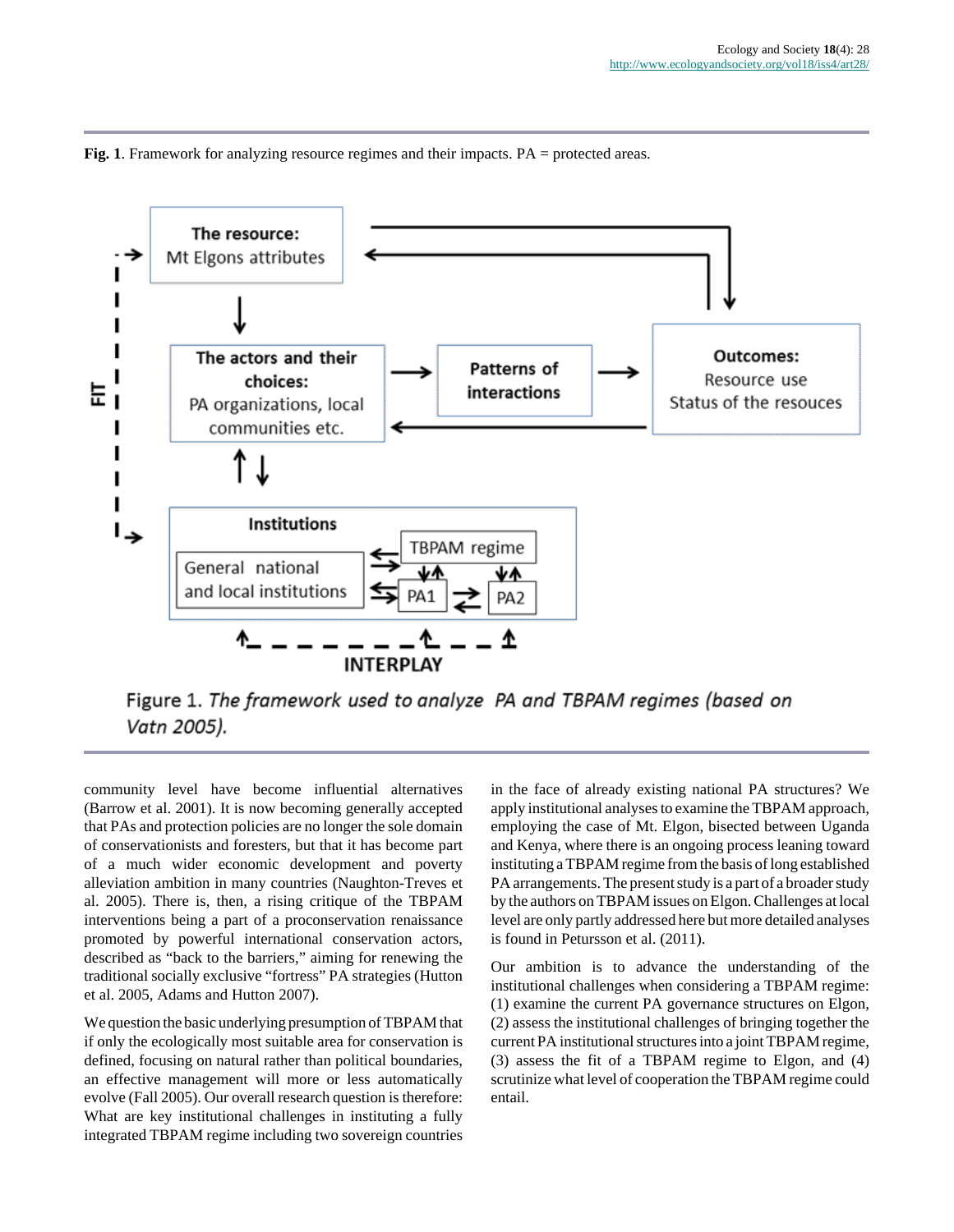## **A FRAMEWORK FOR ANALYZING TBPAM CHALLENGES**

#### **Institutional understanding**

This study uses institutional analyses to examine TBPAM challenges, understanding institutions as formal and informal linkages between human actors and between humans and the environment. Institutions are social practices constructed by humans, consisting of conventions, norms, and formal rules that both guide and are guided by human interaction (Scott 1995, Vatn 2005). Institutions are not static, but evolve and change over time, being historically constituted and reconstituted (North 1990, Vatn 2005). Further, institutions do not operate in isolation, but emerge and evolve into a mosaic of different institutional arrangements at different levels (Cleaver 2002).

PA establishment implies a demarcation between humans and the environment manifested through specific governance structures. Governance in this context means policy making and design of institutions to guide interactions with the resources at stake. Institutional arrangements established to govern protected areas can be conceptualized as resource regimes (Young 2002). This reflects further a distinction between organizations and institutions. We define organizations, like the PA authorities, as actors, whereas institutions are structures that actors shape and are shaped by to create desired outcomes through influencing performance and facilitate coordination and interactions with the environment.

The actors and their choices are important components of our analyses. The assignment of authority, power, rights, and duties in PA conservation is a key aspect in analyzing natural resource governance (Adams and Hutton 2007). Focusing on power relations between actors, often characterized by asymmetries, provides valuable insights in understanding and explaining institutional performance (Robbins 2004). We see PA regimes as political institutions, established and controlled by those who have the power to enforce policies and control outcomes. It is therefore important to examine PA governance in its wider political context. Actors and groups that have power to propose and implement conservation policy changes often have multiple motives, not necessarily considering the public good (Gibson 1999).

Resource regimes are thus central to our analyses. We use an analytical framework to conceptualize key elements of the analysis (Fig. 1). This framework, based on the work of Ostrom (1990), Oakersson (1992), and Ostrom et al. (1994), allows for an analysis of the existing regimes, their fitness to the resource attributes, and the interplay between new and existing institutions. This can further be applied to understand how a TBPAM regime might evolve on the basis of existing PA institutional structures.

#### **Fit and interplay**

We use the concepts of fit and interplay to guide our examination of the challenges and constraints for the establishment of a joint TBPAM regime (Young 2002). As Young's concepts of fit and interplay are relatively loosely defined, we attempt in this section to clarify our understanding and use of the concepts (see also Vatn and Vedeld 2012).

TBPAM can be conceptualized as an attempt to address perceived spatial misfits between resource dynamics and institutions. To analyze fit challenges related to implementation of a TBPAM regime, we examine the congruence of resource attributes that the regime is supposed to govern and the interplay with existing institutional structures in the area. In line with Vatn and Vedeld (2012) we suggest fit to be the more overarching concept covering the relationships between involved institutions/regimes and the biophysical systems (Table 1). Hence, in this study fit refers to how well the institutional arrangements taken together match the defining features of the perceived biophysical problems they address. Interplay becomes then a specific aspect of the then more-encompassing concept of fit, being about the interaction between institutions, new and existing, at both horizontal and vertical levels that next influences the capacities of the institutional arrangement as a whole.

Whereas the analytical content may be rather clear, the operationalization of the nominal concepts of fit and interplay is demanding. The literature does not abound with proposed operational variables or criteria of relevance even if some attempts exist (Brown 2003, Folke et al. 2007, Ekstrom and Young 2009). To guide our analysis on the potential fitness of a TBPAM regime on Elgon, we suggest a set of relevant criteria for our analysis of fit and interplay (Table 1). Figure 1 further outlines how the concept of overall fit, that is, how institutions fit to the ecosystem and interplay, relates to the resource regime analytical framework.

#### *Fit*

As an institutional structure, TBPAM is advocated under the assumption that it offers better fit with the attributes of the natural resources in question compared to current PA arrangements and that it may enhance conservation and sustainability. The concept of fit assumes that the better the fit, the more effective the institution will be in solving management problems (Young 2002, 2008).

According to Folke et al. (2007), the term "fit" addresses how institutions match spatial or temporal scales of ecosystems and account for functional ecosystem processes. Lack of fit or misfit between institutions and ecosystems can be attributed to several factors. Spatial misfits occur according to the authors when the boundary of the institution does not match the boundary of ecosystems. Temporal misfits are related to different time horizons between planning and management on the one side and ecosystems processes on the other. Functional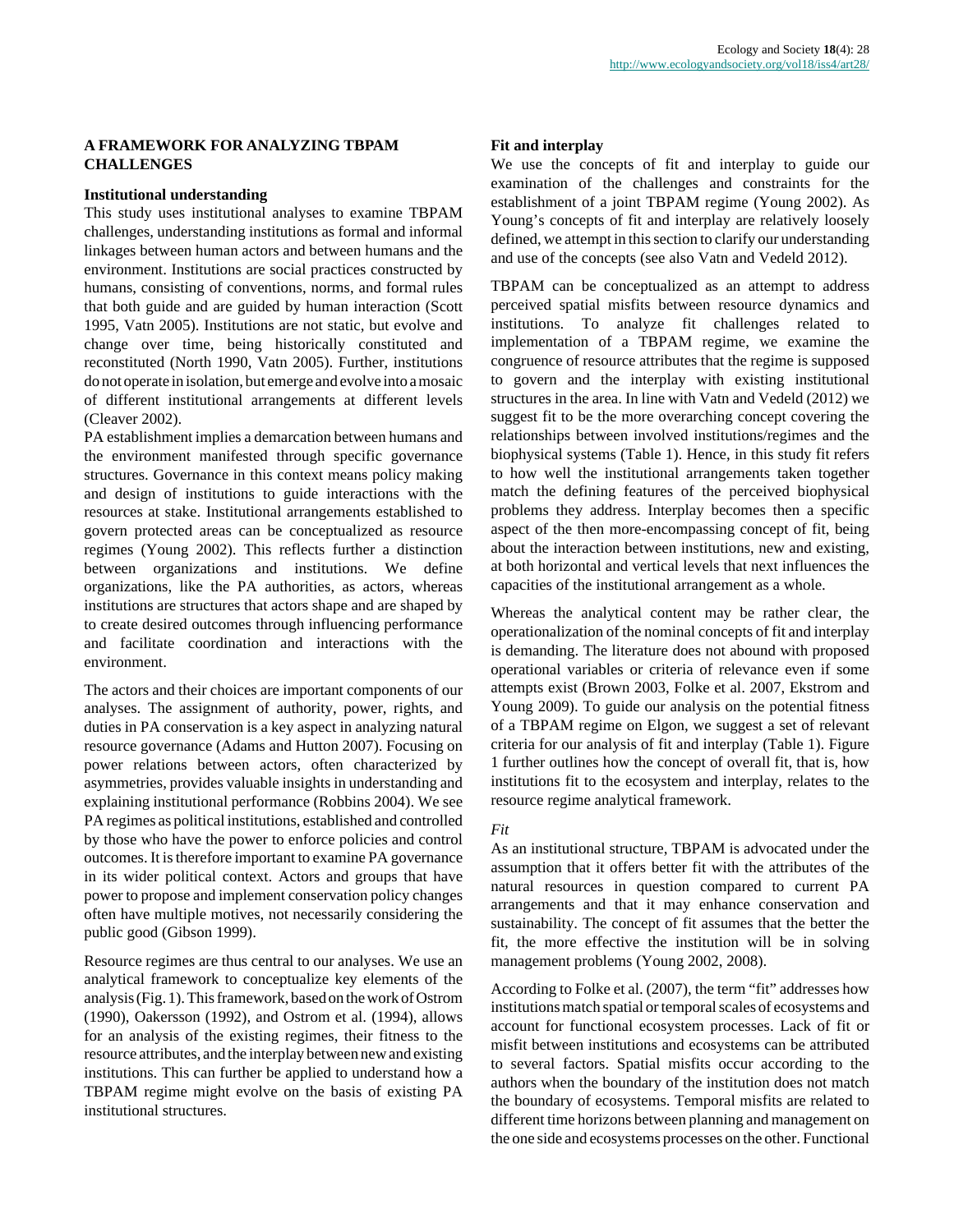| The institutional domains                                    | Key challenges                                                                                                                                                                                                                                                                                                         | Operational criteria                                                                                                                  |  |  |  |
|--------------------------------------------------------------|------------------------------------------------------------------------------------------------------------------------------------------------------------------------------------------------------------------------------------------------------------------------------------------------------------------------|---------------------------------------------------------------------------------------------------------------------------------------|--|--|--|
| Fit<br>- Defining and constructing the<br>governance objects | Does TBPAM regime give a better fit with the defined ecosystem properties at stake?<br>- How should the ecosystem properties and other PA governance<br>- Ecosystem attributes and complexity<br>objectives be defined when seeking the appropriate spatial scales for<br>- PA governance objectives<br>PA governance? |                                                                                                                                       |  |  |  |
| Interplay<br>- Vertical                                      | How do horizontal and vertical institutional forces impact the TBPAM?<br>- How do institutions at different levels on Elgon interact, hence at<br>international, national, and local levels?<br>- How can authority be transferred between different levels?                                                           | - Interactions between institutions at different<br>levels<br>- Local community heterogeneity                                         |  |  |  |
| - Horizontal                                                 | - How can the different PA regimes on Elgon interact horizontally?<br>- How do other formal and informal institutions interact with the PA<br>regimes?<br>- How can the two countries exercise their sovereignty in a<br>transboundary regime?                                                                         | - PA management objectives<br>- PA authority capacities<br>- The two countries' sovereignty<br>- Between local community institutions |  |  |  |

**Table 1**. Assessing the overall fitness of a transboundary protected area management (TBPAM) regime: some key challenges. PA = protected areas.

misfits are, finally, misfits in scope in some of the processes that take place in a given institution (Folke et al. 2007).

There is no common or agreed upon definition on what constitutes a good fit. Assessing what is a "better/more advanced fit" will be perceived differently by different actors with varying interests, perceptions, knowledge, and experiences, etc. A PA regime that enforces a strict conservation policy might be effective in delivering conservation outcomes, but might be ineffective in solving local conflicts or securing local political legitimacy.

Identifying ecosystems and their physical boundaries for governance is a necessity, but is still often difficult to implement (Young 2002). This has not only to do with externally given physical characteristics. It relates also to how the physical attributes of the resources is perceived by different actors and what should, therefore, be determining variables when defining the "most suitable" spatial scale of the regime. Most spatial scales are thus not objective or undisputed realities. PA regimes further have governance objectives beyond biodiversity conservation or resource output delivery, such as community collaboration and revenue sharing, security and tourism, which are important when considering the fitness of TBPAM regime.

To assess the potential enhancement of fit by a TBPAM regime, we use two key criteria, outlined in Table 1. The first relates to governance of different ecosystem attributes and complexities, and the other is PA governance objectives, such as security and tourism. These criteria are then used to provide analysis and discussion of the fitness of the TBPAM regime.

# *Interplay*

Institutions, such as TBPAM, are not self-contained arrangements, but interact with other institutional arrangements (Young 2002). Interplay between institutional arrangements, both at horizontal and vertical levels, is therefore a major factor when examining the overall fitness of a TBPAM regime. As stated earlier, institutions do not emerge or exist in isolation.

Horizontal interplay emphasizes how regimes at the same level interact in a given system, an important challenge when instituting a TBPAM regime. This draws attention to the principle of sovereignty that entails the inalienable right of the nation state for jurisdiction over its territorial activities and a solid mandate to decide action (Ansell and Weber 1999). It is therefore a challenge if policies that promote TBPAM regime contradict the sovereignty of the involved countries, that otherwise defines the nation states behavior in practice (Van Amerom 2002). Horizontal interplay between the existing national level PA regimes is also important. In most African countries there is a range of PA categories with different jurisdictions (IUCN 1994). The PAs considered in TBPAM can have different jurisdictional status within and between countries, status that is manifested by different management cultures and practices.

Vertical interplay addresses interaction of institutions across different levels of social organization such as local, national, and international. In PA governance, vertical interplay is an important force, especially because of the apparent focus and importance of local level governance and decentralization. The aim of the local level approaches and community strategies is to devolve power and authority from central governments and national authorities to local level actors, especially various types of communities or local governments (Ribot et al. 2006). How such local power can be exercised in a TBPAM, where national and international actors such as national conservation authorities or international conservation NGOs inevitably play a significant role, is a challenging exercise. Moving to international negotiations in transnational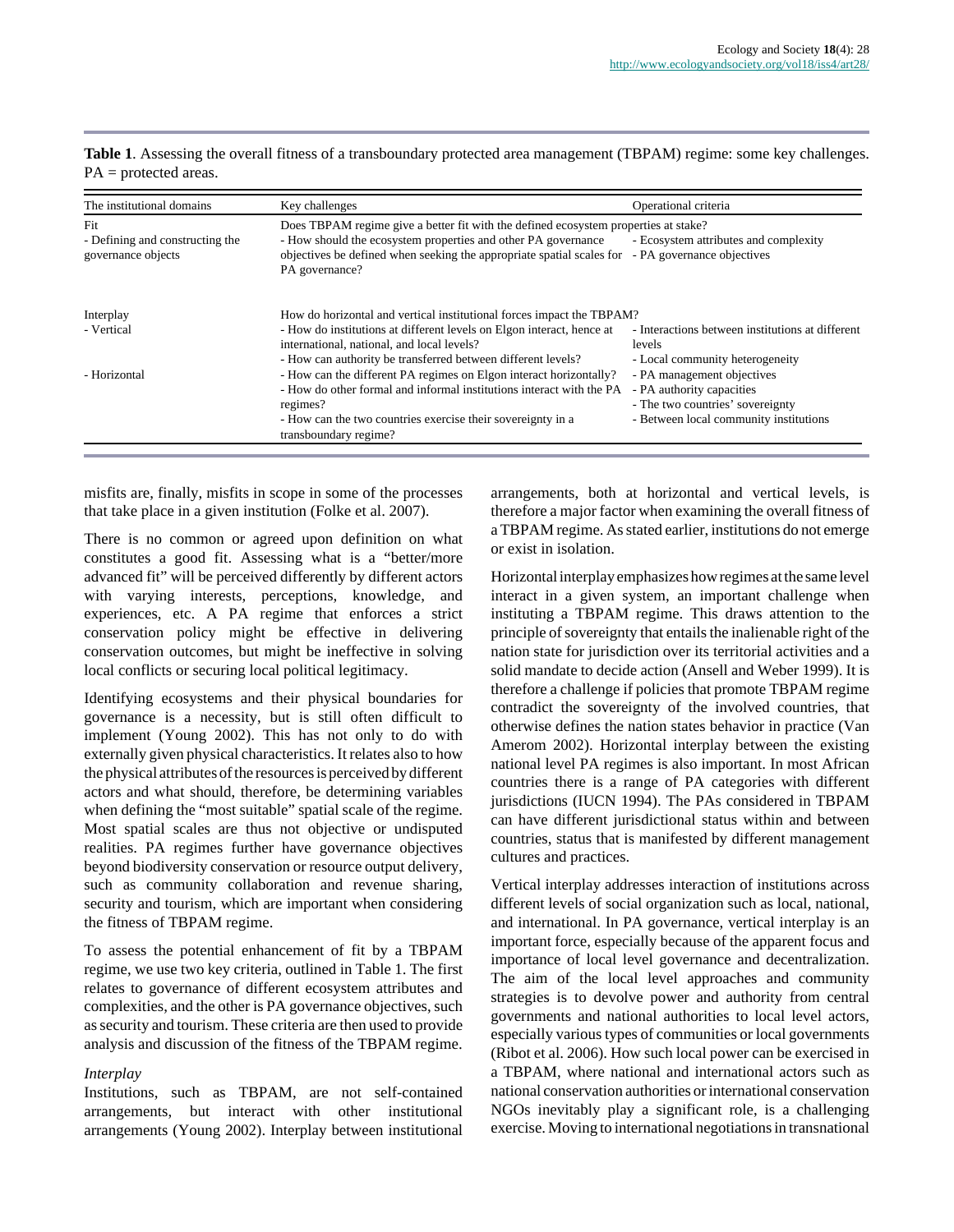TBPAM regimes, easily brings back the central national government as the key legitimate management authority and can recentralize the PA governance (Ribot et al. 2006).

Further, there is both horizontal and vertical interplay with other institutions beyond the PA regimes, both formal and informal, that can be a challenge for TBPAM. This relates to institutions governing access to resources and institutions of local government with their administrative boundaries at different levels.<sup>[1]</sup> We deal mainly with the latter, i.e., the interplay between the formal institutions that have been established and mandated to govern the respective areas (see Petursson et al. 2011 for a discussion of local level institutions).

Interplay is an important issue when studying the fit of alternative institutional arrangements for environmental governance, such as TBPAM. Table 1 offered a set of criteria to guide our analysis on how the interplay between institutional arrangements impacts potential fitness of a TBPAM on Elgon. Concerning horizontal interplay we use four criteria: (1) the management objectives of the different PA regimes; (2) the interest and capacities of the PA regimes; (3) the relations between the two countries involved; and (4) the interplay between local community institutions. For vertical interplay, we use two basic indicators: (1) between institutions at different governance levels from international to local and their power relations; and (2) local community heterogeneity.

#### **The TBPAM approach**

TBPAM is defined as the case when two or more countries decide to establish some level of joint governance of adjoining PAs across national boundaries (Braack et al. 2006). TBPAM can therefore be conceptualized as an international regime, established to realize a better overall fit between institutions and ecosystem attributes. However, there is an immense difference between various visions of TBPAM regimes, between TBPAM as a communication device compared to a full amalgamation of the PA regimes involved (see Table 2). The assumption is that moving along the continuum outlined in Table 2 the level of misfits should gradually decrease and the highest level would indicate the best overall fit between ecosystem and institutions.

Although the first formal TBPAM initiative can be traced back to the U.S.-Canada designation of Waterton-Glacier National Park in 1932, the approach has only recently gained momentum. In 1997, the World Conservation Union (IUCN) formally established a Task Force on Transboundary Protected areas to guide and facilitate their establishment and has actively promoted the concept since (Braack et al. 2006). TBPAM has become widely promoted in southern Africa, partly under the objective of fostering regional peace, hence the term "Peace Parks," with strong influence from the donor community (Van Amerom 2002).

There is an abundance of literature on the possible ecological benefits of TBPAM, arguing that it might enhance fit. Nevertheless, the approach has come under considerable debate. There are actually few empirical studies to date to support the claim that TBPAM improves conservation or development outcomes and is a better fitted regime (Fakir 2000, Hutton et al. 2005, Duffy 2007, Busch 2008). Moreover, there are concerns about vertical interplay, that it can entail a reintroduction of top-down conservation policies, hence, easily alienate local communities.

Actually, the literature is scarce on the interplay challenges implicit in TBPAM and on the level of cooperation necessary (Fall 2009). Some authors note that in the TBPAM discourse, cooperation is perceived as a universal "good thing" in which "more is better" (Fall 2005). We argue on the contrary that identifying the desired level of cooperation between adjoining PA is of crucial importance and that it is unlikely that the same level of cooperation fits all transboundary complexes. Engaging in TBPAM-cooperation often accrues additional transaction costs, is challenged by forces of vertical and horizontal interplay, and puts increased constraints on the often already weak PA authorities.

#### **THE ELGON CASE**

Mt Elgon is a 4321 m high, solitary dormant volcano just north of the Equator shared by Uganda and Kenya. Both countries came under British colonial rule at the end of the 19th century. The international boundary bisecting the mountain was created by the colonial powers in 1902 and was reified as the current state boundary after independence of Uganda (1962) and Kenya (1963; McEwen 1971). The international boundary divides the two largest ethnic groups native to Elgon, the Sabei/ Sabaot and Bagishu.

Elgon is a significant landscape feature in the region with an extensive base of around 4000 km², towering the surrounding highlands. The mountain is girded with extensive native forests and softwood plantations and the upper regions contain heaths and moorlands, recorded to harbor exceptional biodiversity of significant global importance (Howard 1991, IUCN 2004). The mountain is further an important water catchment area for the entire subregion.

All lands above the farmlands in both countries belong to some PA regime (Fig. 2). The PAs were initially established during the colonial period in both countries (in the 1930s) and intended to guide hunting and forestry. Since the mid-1960s there has, however, been increased focus on biodiversity conservation, protection of the water catchment functions, and most recently carbon sequestration (Norgrove and Hulme 2006). The current objectives are explicitly to govern wildlife, forests, and water catchment resources and to improve relationships with people of the area (UWA 2000, KFD/KWS 2001). Despite the long standing PA arrangements, environmental degradation has not been avoided. Forest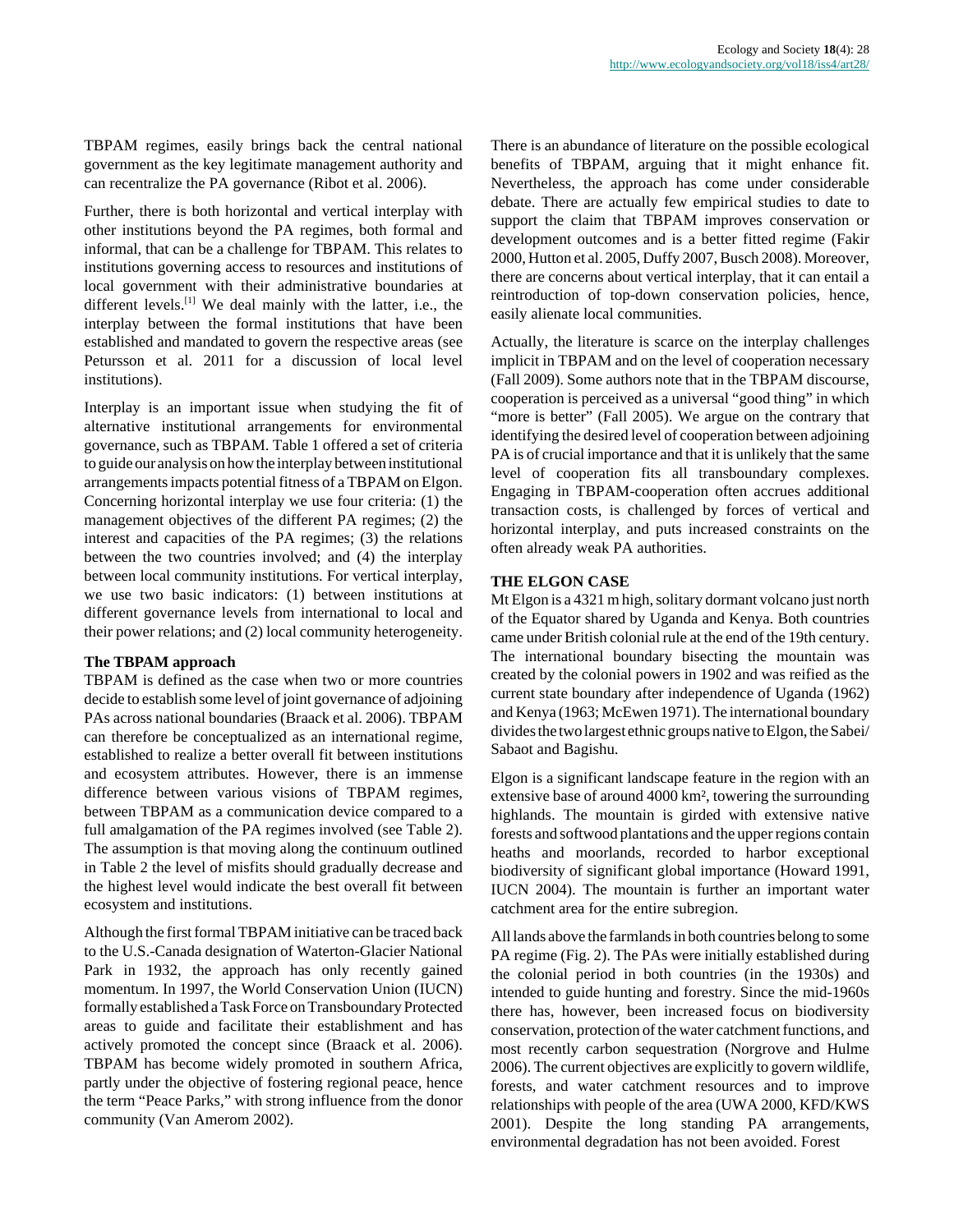| Level          | International<br>relations <sup>7</sup> | Transboundary<br>PAs <sup>1</sup> | Example                                                                                                | Implication for PA governance                                                |
|----------------|-----------------------------------------|-----------------------------------|--------------------------------------------------------------------------------------------------------|------------------------------------------------------------------------------|
| $\mathbf{0}$   |                                         | No cooperation                    | No communication                                                                                       | Although no communications, some knowledge can be assumed                    |
| 1              | Coordination                            | Communication                     | Information sharing                                                                                    | Simple communication on demand                                               |
| $\overline{2}$ | Cooperation                             | Consultation                      | Notification of actions                                                                                | Requires some knowledge of the actors on the "other side"                    |
|                |                                         |                                   |                                                                                                        | Informal institutions                                                        |
|                |                                         |                                   |                                                                                                        | Can be on ad-hoc basis                                                       |
| 3              |                                         | Harmonization Collaboration       | Active collaboration on several                                                                        | Requires facilitator                                                         |
|                |                                         |                                   | activities, communication and<br>meetings                                                              | Need to establish formal institutions to facilitate the collaboration        |
| $\overline{4}$ | Association                             | Coordination of                   | Planning for the two protected areas                                                                   | Close collaboration needed                                                   |
|                |                                         | planning                          | as a single ecological unit, sometimes                                                                 | Need to establish formal institutions                                        |
|                |                                         |                                   | even planning jointly                                                                                  | Joint investment and budgeting needed                                        |
|                |                                         |                                   |                                                                                                        | Decision making negotiated and harmonized                                    |
| 5              | Parallel                                | Full cooperation                  | Fully integrated, ecosystem-based                                                                      | A fully established TBPAM resource regime                                    |
|                | national<br>action                      |                                   | planning, with common goals and<br>joint decision making, sometimes<br>even involving joint management | Institutional structures for joint decisions making                          |
| 6              | Supra-<br>nationalism                   | Amalgamated                       | The TBPAM unit becomes a single<br>management unit                                                     | Power is delegated to intergovernmental authority by involved<br>governments |

**Table 2**. Typology of levels and types of transboundary protected area management (TBPAM) cooperation between adjoining countries. PA = protected areas.

**Fig. 2**. The Mt. Elgon area in Uganda and Kenya and the respective protected areas.



degradation and wildlife depletion are identified as key environmental degradation processes on Elgon (Soini 2007).

The fertile volcanic soils, plentiful rainfall and rich forest resources have provided a base for very high population densities surrounding the PAs, ranging up to 1000 people/km² in some local government units (Soini 2007). About 2 million people live in the bordering administrative districts. The surrounding communities in both countries consist predominantly of subsistence small-scale farmers, where the high dependency on mountain natural resources has been extensively studied and verified in both countries (Scott 1998, Myhren 2007). However, the land use Trans-Nzoia district in Kenya partly consists of large commercial and previous colonial settler farms.

Both the PAs establishment and their consecutive governance have sparked significant and violent social conflicts in both countries. The people-PA conflicts essentially relate to rights to land, access to resources, relocations, and resettlements (Norgrove and Hulme 2006, Médard 2010).

The PAs are of key importance for the tourism in both Uganda and Kenya. Because of their significant contribution to the national economies, they are high on the political agenda.

There is an ongoing development project aimed at implementing TBPAM on Elgon (Vedeld et al. 2005). It was initiated and designed by IUCN, funded by Norway via NORAD, and by Sweden, with the aim to improve the conservation and development in the area by joint PA governance<sup>[2]</sup> (Muhweezi et al. 2007). The formal project ownership is with East African Community (EAC), the facilitating agency has been IUCN, and the national partners are the PA authorities on Elgon: Uganda Wildlife Authority (UWA), Kenya Wildlife Service (KWS), the Kenyan Forest Department (FD), and Mt Elgon County Council (MECC; Vedeld et al. 2005). The aim is to establish a TBPAM governance on Elgon as a pioneer TBPAM regime for East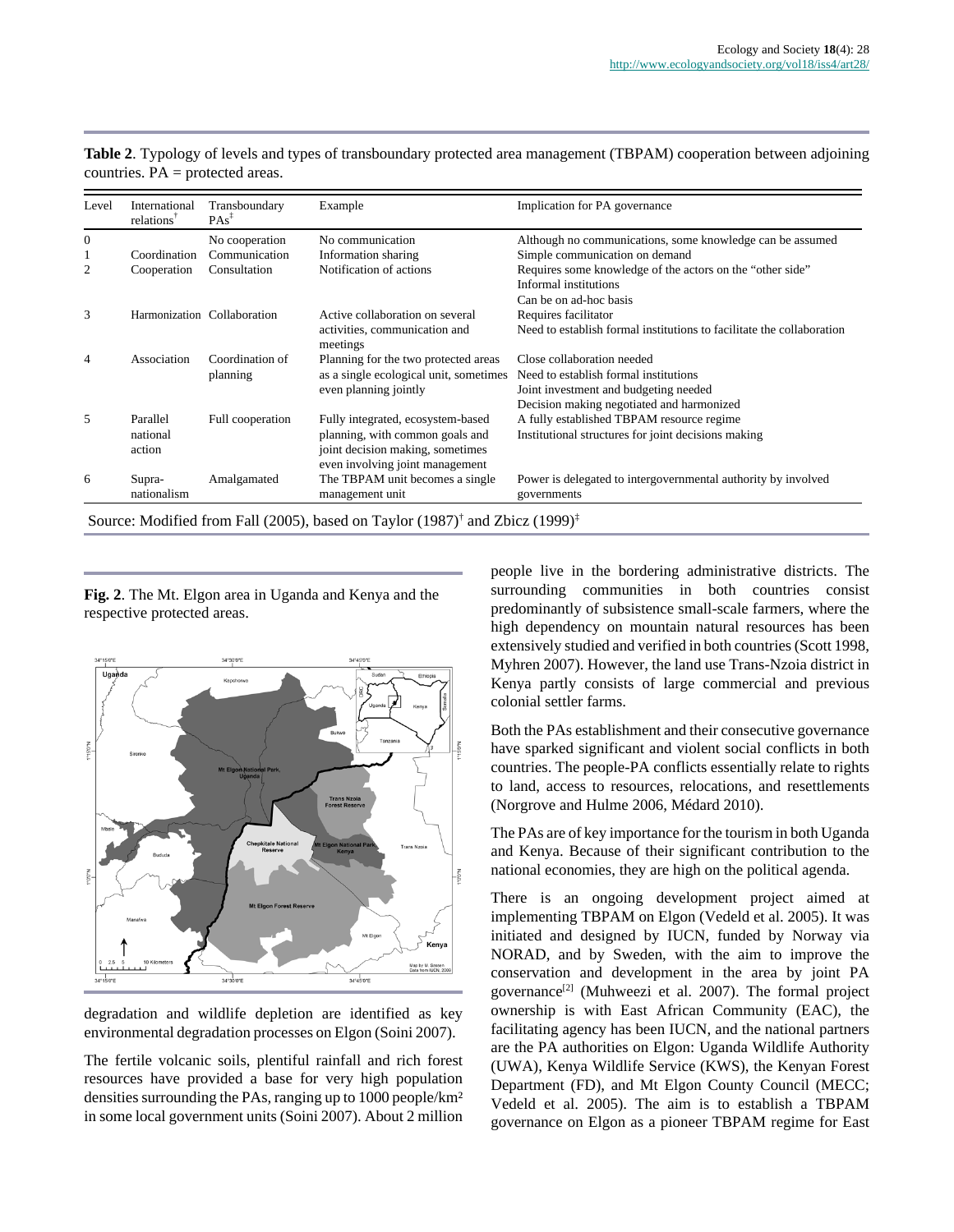Africa (Muhweezi et al. 2007). The TBPAM project was formally launched in 2004 and is still in the process of being realized. Elgon therefore constitutes a relevant and representative case for the study of TBAPM challenges in Africa.

# **METHODS**

The field data were collected in two phases, in October-December 2004 and January-April 2008. Firstly, the analyses were based on qualitative data, collected through interviews with national and international level stakeholders on Elgon. The former were Ugandan and Kenyan organizations that have a direct mandate to govern the respective PA on Elgon, that is, UWA, KWS, FD, and MECC. The international stakeholders were those that have direct involvement in the TBPAM initiative on the mountain, that is, IUCN, NORAD, and EAC. The corresponding author conducted semistructured, in-depth interviews with 22 senior officials and 10 junior level officials, asking primarily about PA governance issues and the proposed TBPAM initiative on Elgon. Secondly, the study drew upon a range of PA governance-related studies and assignments by two of the authors Petursson and Vedeld in the area and further, and a series of household questionnaires conducted in local communities addressing local level stakeholders (Baatvik et al. 2002, Vedeld et al. 2005, Petursson et al. 2011). Last, secondary data were collected, especially on PA governance history in Uganda and Kenya, management plans, and practices.

We used the qualitative data from the interviews and the secondary sources to examine how interplay impacts the prospects of bringing multiple PA regimes into a TBPAM system, and further, to examine if a TBPAM can provide a better fit to the ecosystem attributes of Elgon. We have attempted to triangulate the data; from senior level interviews, junior levels interviews, secondary data, and the other studies, to validate data.

## **ANALYSIS OF PA RESOURCE REGIMES ON ELGON**

We compare and contrast the fitness of the institutional structures that have been established to govern Elgon's natural resources. There are currently five distinct PA resource regimes on Elgon, one in Uganda and four in Kenya (see Table 3). We examine the fitness of the individual regimes to Elgon's resources and further, how a TBPAM regime can influence future status of Elgon, using the criteria outlined in Table 1.

#### **Mt Elgon National Park, Uganda**

Mt Elgon National Park Uganda is governed by Uganda Wildlife Authority (UWA), a parastatal, conservation organization, established in 1996. It operates according to the Ugandan Wildlife Act (UWA 2000), which emphasizes biodiversity conservation, while permitting local communities consumptive use of the PA resources and the establishment of revenue sharing programs from gate fees. This enables UWA to enter into negotiations with communities on access to national parks. There has been a long collaboration between UWA and IUCN in the park, funded by NORAD through successive programs since 1988.

UWA operates under a "paramilitary management culture" and the governance approach has strong focus on law enforcement as the key management instrument that occupies around 4/5 of the approximately 120 rangers. By comparison, the community conservation unit has only 6 rangers. Other studies have indicated excessive use of coercive force when interacting with local communities, an issue that was frequently raised by the local communities during our fieldwork and that is verified in several other studies (see Norgrove and Hulme 2006 for a much more explicit description of the use of coercive power in governing Mt Elgon National Park by UWA). The infrastructure in the park is generally poor, UWA patrols on foot, and there are only basic tourist facilities inside the park. Tourism is limited with approximately 1000 foreign visitors out of the ~800,000 that annually visit Uganda.

The park encompasses the whole mountain of rugged terrain on the Ugandan side, both forests and the moorlands above the densely cultivated farmlands. The extensive forest areas have been successively degraded, especially during the insurgencies in the Amin and post-Amin reign from 1971-1986. Larger wildlife is extinct on the Ugandan side of Elgon. This extinction was a commonly raised concern by UWA, but mentioned with some relief by the local community members that recalled substantial crop raiding problems from elephants and buffalos in the old days.

The lands surrounding the park are densely populated agricultural areas, with a park boundary some 260 km long. In most areas, numerous small-scale, subsistence farmers border the park, sustaining their livelihoods from diverse agricultural systems and with a high dependency on park resources. There is a major conflict in many areas revolving around local community access to park resources and boundary disputes (Norgrove and Hulme 2006).

The park was initially announced as a Forest Reserve in 1938, but converted to a National Park in 1993 after the long period of disorder. After the conversion there was an attempt to enforce a "fortress" regime on the whole Ugandan side, excluding local communities' from access. That proved to be an untenable approach, sparking park-community conflicts (White 2002). The proposed solution was to institute formal local access under collaborative agreements between UWA and local communities, in accordance with the Wildlife Act. This has, however been a slow process and to date only been implemented in around half of the parishes $[3]$  that border the park. We found two main reasons: lack of commitment from UWA that blamed the evaporation of donor funding and the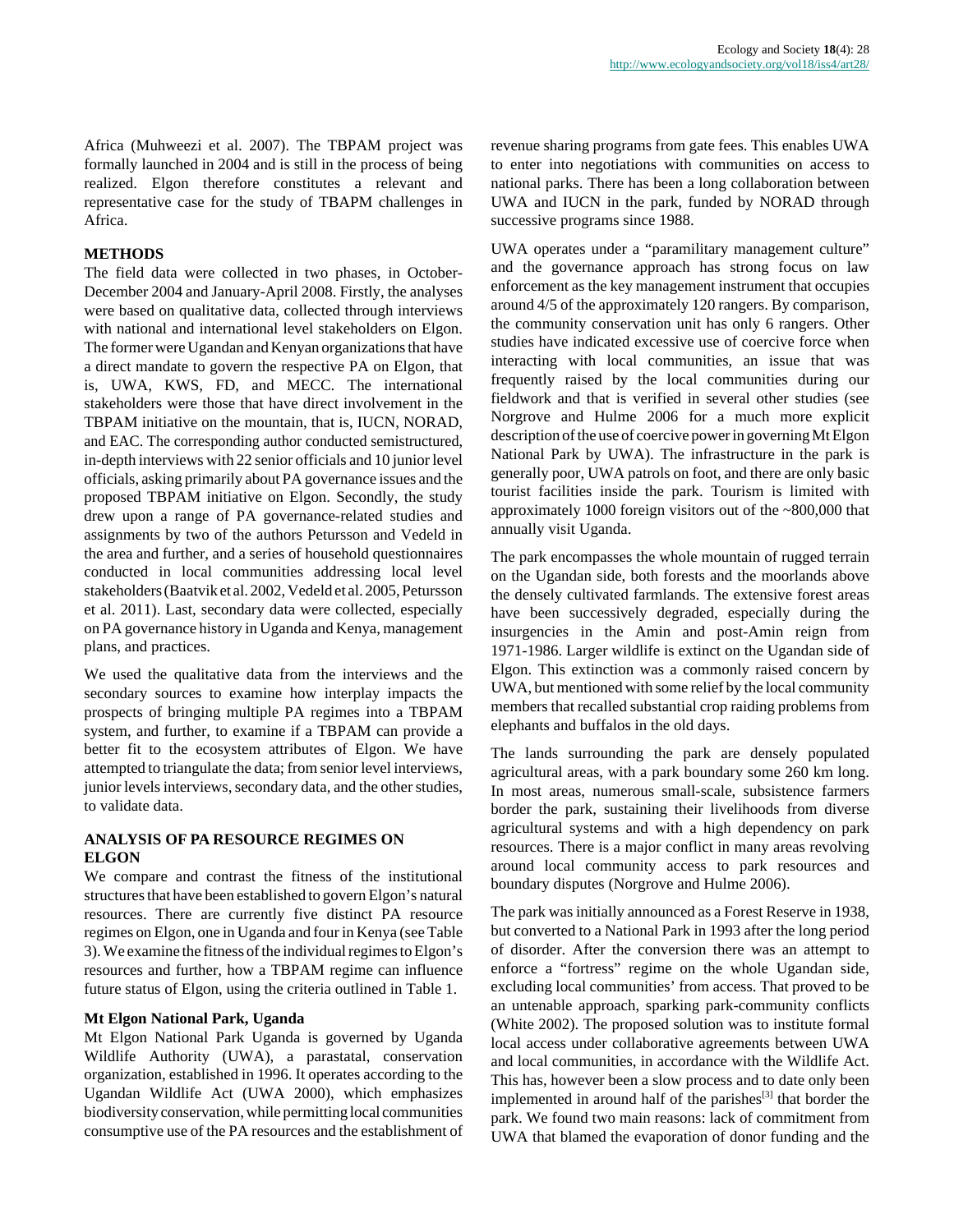| PA regime                                                                                                  | Physical setting                                                                                    | Organization                                                                         | <b>Institutional dimensions</b> |                                                                               |                                                                                                                     |                                                                             |                                                                                                               |                                                            |
|------------------------------------------------------------------------------------------------------------|-----------------------------------------------------------------------------------------------------|--------------------------------------------------------------------------------------|---------------------------------|-------------------------------------------------------------------------------|---------------------------------------------------------------------------------------------------------------------|-----------------------------------------------------------------------------|---------------------------------------------------------------------------------------------------------------|------------------------------------------------------------|
|                                                                                                            |                                                                                                     |                                                                                      | Level                           | Legal                                                                         | Governance<br>approach                                                                                              | Values                                                                      | Access policy                                                                                                 | Capacity                                                   |
| 1. Mt Elgon<br>National Park moorlands<br>Uganda<br>(a) parishes<br>without<br>collaborative<br>agreements | Forests and<br>Forest partly<br>degraded.<br>Wildlife largely<br>extinct<br>100,000 ha              | Uganda Wildlife<br>Authority<br>(UWA)<br>Parastatal<br>conservation<br>organization. | Central<br>government           | Ugandan<br>Wildlife Act<br>2000                                               | Conservation<br>priority.<br>Understanding of<br>CA. Legal and<br>pedagogic<br>instruments<br>Coercive power        | Ecocentric<br>values. Nature<br>conservation<br>priority                    | No access                                                                                                     | Modestly<br>equipped. Poor<br>infrastructure               |
| (b) parishes<br>with<br>collaborative<br>agreements                                                        |                                                                                                     |                                                                                      | (Same as above)                 |                                                                               |                                                                                                                     | Ecocentric<br>values, realize<br>however local<br>needs                     | Collaborative<br>agreements                                                                                   | (Same as<br>above)                                         |
| 2. Mt Elgon<br>National Park<br>Kenya                                                                      | Relatively<br>pristine.<br>Forests and<br>moorlands.<br>Viable wildlife<br>populations<br>17,000 ha | Kenya Wildlife<br>Service (KWS)<br>Parastatal<br>conservation<br>organization.       | Central<br>government           | Wildlife<br>conservation<br>and<br>management<br>Act, Cap. 376                | <b>Strict</b><br>protectionism<br>Legal instruments<br>Law enforcement<br>Coercive power                            | Ecocentric<br>values. Nature<br>conservation<br>priority                    | No access                                                                                                     | Well equipped.<br>Good facilities<br>and<br>infrastructure |
| 3. Mt Elgon<br>Forest<br>Reserve<br>Kenya                                                                  | Partly degraded,<br>both native and<br>plantation forest.<br>Some wildlife<br>45,000 ha             | Kenya Forest<br>Department<br>(KFD)<br>Government<br>body.                           | Central<br>government           | Forestry Act<br>Cap 385                                                       | Sustainable forest<br>management the<br>aim.<br>Economic and<br>legal instruments                                   | Antroprocentric. Local<br>Forest<br>resources both<br>used and<br>conserved | communities<br>pay for access.                                                                                | Poorly<br>equipped                                         |
| 4. Trans-<br>Nzoia Forest<br>Reserve<br>Kenya                                                              | Partly degraded,<br>both native and<br>plantation forest.<br>Some wildlife<br>20,000 ha             | <b>KFD</b>                                                                           | Central<br>government           | (Same as<br>above)                                                            | Sustainable forest<br>management the<br>aim. Economic<br>and legal<br>instruments. Large<br>focus on<br>plantations | (Same as<br>above)                                                          | Local<br>communities<br>pay. Timber<br>concessions to<br>plantations                                          | Poorly<br>equipped, but<br>small area.                     |
| 5. Chepkitale<br>National<br>Reserve<br>Kenya                                                              | N <sub>0</sub><br>infrastructure.<br>Moorlands.<br>Some wildlife.<br>17,000 ha                      | Mt Elgon<br>County Council.<br>District local<br>government                          | Local<br>government             | Trust land.<br>Wildlife<br>conservation<br>and<br>management<br>Act, Cap. 376 | Limited<br>management.<br>Local grazing.<br>Collection of<br>nontimber forest<br>products                           | moorland and<br>forest<br>resources used<br>by local<br>communities         | Anthropocentric Access of local Very poorly<br>community<br>members. No<br>permanent<br>settlement<br>allowed | equipped.                                                  |

#### **Table 3**. The protected areas (PA) resource regimes operating on Mt Elgon.

unsettled boundary disputes in which communities claim tenure rights within the current PA boundary. As long as this dispute is unsettled, it is not likely that communities will enter into contracts to formalize access to resources they claim they already own. It is therefore difficult to propose collaborative agreements because of forces of vertical interplay, as a better fitting institutional arrangement for community access in other PA regimes on Elgon.

The park is, however, closed for resource extraction for all citizens except people from parishes physically bordering the park and thereby having collaborative agreements with UWA. These policies have been challenged by people in parishes not directly bordering the park, but live still close to it and have a historically high dependence on its resources. This horizontal institutional interplay negatively impacts park-people relations.

The Ugandan Wildlife legislation is regarded as progressive on community issues, and Uganda has allowed for a principal change in PA management (Barrow et al. 2001). We find, however, uncertainties regarding who should get access to what in the PA.

When UWA officials were asked about transboundary issues of relevance hence horizontal interplay, they mainly expressed their interest in tourism and security issues. The UWA officials expressed generally positive perceptions toward increased cooperation with their Kenyan counterparts, especially KWS. The two organizations have much in common. Both are relatively recently established parastatal organizations, after a governmental reform guided by the same international consultancy firm. Some staff members were found to have the same educational background, from the Tanzanian College of African Wildlife Management at Mweka, and also had personal connections with colleagues in the other service.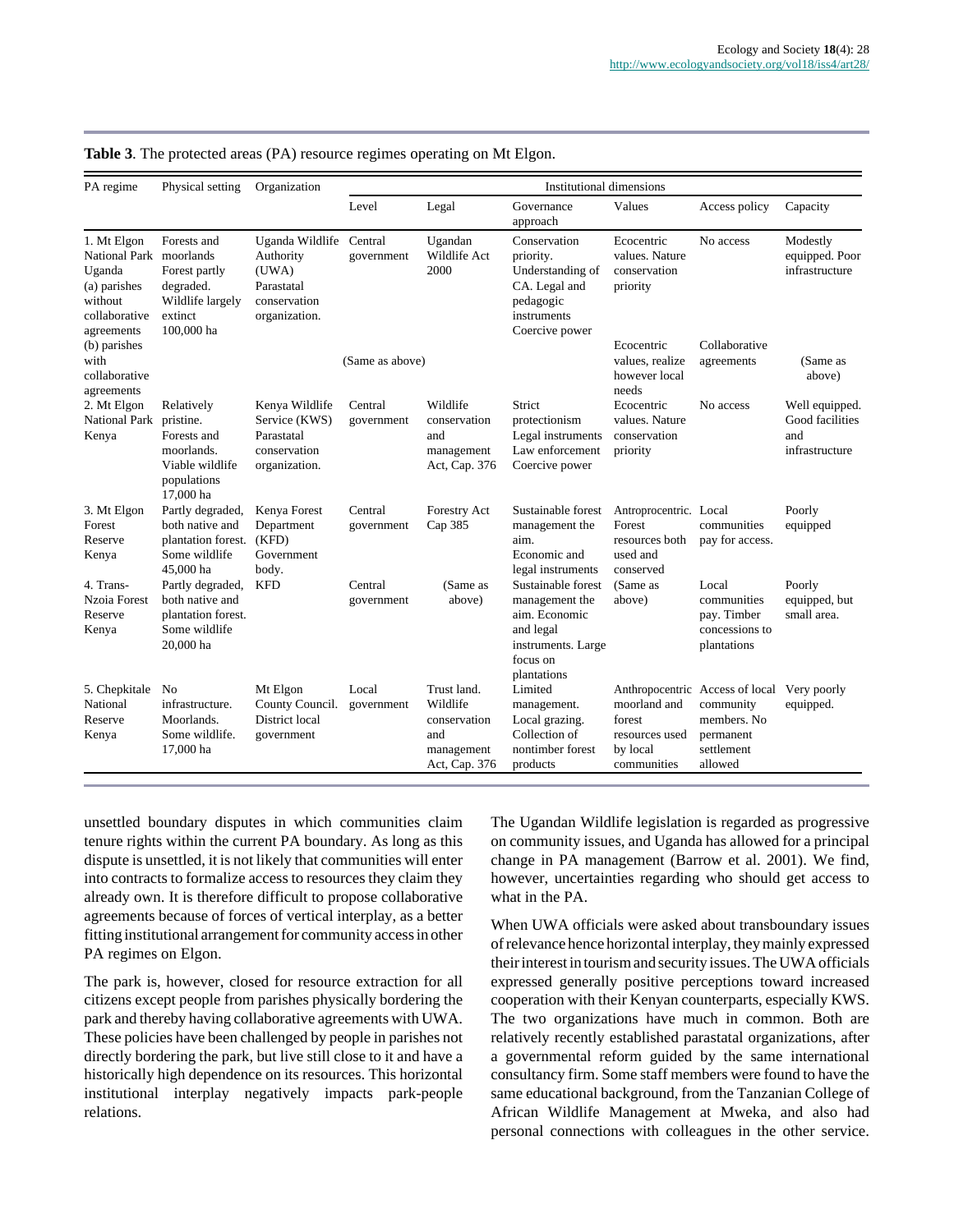During our interviews, substantial interest was expressed in learning about the operations of KWS in general, far beyond Elgon as such. This type of horizontal interplay between the two PA regimes could stimulate prospects for a TBPAM to provide both positive interplay, but also possibly better fit on Elgon.

#### **Mt Elgon National Park, Kenya**

The areas considered to be of highest conservation value in Mt Elgon Forest Reserve in Kenya were converted to Mt Elgon National Park (MENP Kenya) in 1968. It is governed by KWS, a national parastatal conservation body operating according to the Wildlife Conservation and Management Act.

KWS is a large, well equipped conservation organization compared to UWA, with strong self-confidence and a rather strong paramilitary tradition. KWS has vast experience working with international level conservation stakeholders.

The park has relatively good infrastructure, an airstrip, accessible roads, campsites, footpaths, and tourist accommodation facilities. The park office is within the park, but it belongs to a larger subunit within KWS that has its office in Kitale, the neighboring regional center. KWA has ranger outposts in several locations in Elgon, beyond the National Park and operates intelligence units in surrounding communities, meant to identify poaching and other illegal activities. The operative capacity of KWS was found to be far greater than UWA's, both in budgetary terms, human resources, and technical capacity. This difference in capacity can influence the rules of the game in terms of horizontal interplay; between the two PA regimes, UWA would be more interested in cooperation because of perceived learning benefits from the bigger and more experienced KWS.

MENP Kenya constitutes a 17,000 ha transect from the farmlands, across the different forest ecotypes and moorlands to the mountain top. The forests are relatively intact and deforestation has mostly been avoided. It serves as a sanctuary for the remaining wildlife on the mountain, especially elephants, leopards, buffaloes, waterbucks, forest hogs, and some smaller antelope species. KWS has further started to reintroduce wildlife to the park, both giraffe and zebra. Tourism has been comparably low in the park with around 3000 visitors annually, mostly Kenyan residents, out of the ~2 million annual visitors to all KWS areas. Such PA governance objects are important to understand potential benefits of a TBPAM to enhance fitness on Elgon.

MENP Kenya is governed under a classical "fortress" approach in which the local communities are excluded from any consumptive access or even from entering the park. KWS adopts a strong law enforcement management culture in which well-armed rangers patrol the park against illegal entrance. The park is relatively small compared with other Kenyan national parks with a short community boundary, but the number of rangers is still similar to the approximately 10 times larger Ugandan National Park. KWS is therefore able to enforce relatively effective park protection. KWS is further committed to track the large mammals within the other PA units, because wildlife is state property in Kenya, regardless of its location. The park operates a mobile elephant tracking unit that follows the elephant herds when elephants enter the other PA units on the Kenyan side. This is done in agreement with the other PA authorities that do see KWS as the legitimate actor to oversee the wildlife populations beyond the national park boundaries. There is a memorandum of understanding and a joint management plan between KWS and the Kenyan Forestry Department (FD) to facilitate cooperation in Elgon. This existing institutional arrangement and accompanying resources on the Kenyan side are thus found to be rather effective for wildlife governance.

The farmlands bordering the park became large-scale, white settlers' farms during colonial Kenya. After independence, many of these farms were transferred to state tenure and became operative as state-run enterprises under the Agricultural Development Corporation (ADC), a Kenyan parastatal mandated to run large scale farms on former white settlements so as to promote agricultural development generally in the country. This had a great influence on parkcommunity relations, as few small-scale subsistence farmers bordered the park, making it easier to resolve crop-wildlife disputes. This, however, changed during the land tenure transformations by the Kenyan government from the 1980s. Then some parcels of the state ADC farms were allotted to small scale farmers, mostly close to the national park boundary.

It has now become a major issue for KWS to address parkcommunity relations in light of the more recent settled farms alongside the park. The Kenyan legislation does not allow consumptive resource use in national parks. Since 1991 there is, however, a policy of revenue sharing in which up to 25% of the gate fees are supposed to be shared with neighboring communities. There is a small revenue sharing program operating, but because of a limited number of visitors, the gate fee incomes are minor. There is a robust electric fence along the park-community boundary, erected as a measure to address park-community interactions. Compared with UWA again, the ambitions for participation in the Kenyan model is much lower. In a TBPAM context, this could generate nonfunctional horizontal interplay by constraining joint policies and efforts on participatory issues in a TBPAM.

KWS' interest in transboundary issues was found to include similar issues as their Ugandan counterparts in UWA, i.e., a general interest to be informed about the activities on the other side of the mountain. The direct management objects were also similar, on tourism and on security. A special issue on tourism was related to accessing the highest peak on the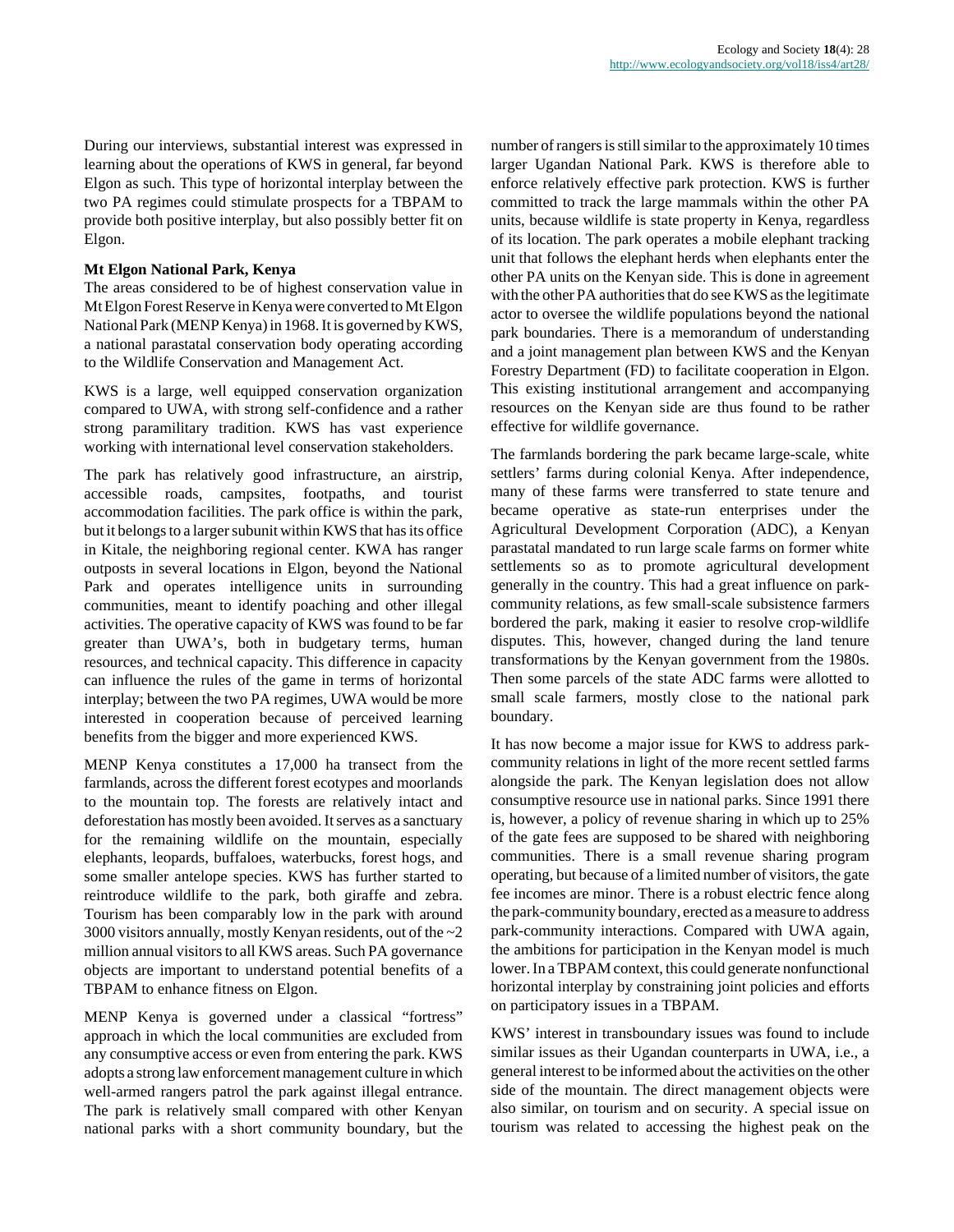Ugandan side because the Kenyan tourists have to enter Ugandan territory to reach this top. Security concerns were found similar to UWA's, but with an additional emphasis on poaching issues. There are claims that poachers cross the boundary from Uganda.

KWS emphasized the need for a strong back-up from their central headquarters if entering into a transboundary venture with Uganda, not least because of the policy of rotating senior wardens between parks. The park has had 28 different senior wardens since its establishment in 1968, meant to constrain any evolution of personal relations between respective park managers, but also resulting in low institutional memory and more myopic leadership within the park administration. Therefore, it was argued that TBPAM issues ought to be nested in the central KWS office in Nairobi.

## **Mt Elgon and Trans-Nzoia Forest Reserves Kenya**

There are two distinct Forest Reserves on the Kenyan side, Mt Elgon and Trans-Nzoia, both managed by the Forestry Department (FD), a governmental body. There is ongoing organizational reform, converting the FD to the parastatal Kenya Forest Service under a new forest law. During the field work in 2008, the reform was still evolving, but seemingly without any significant impact on the FD practices. It is, however, an aim that the reform will lead to more efficient management and allow for more participatory forest management. Kenya Forest Service is now established and is expanding its operations country wide.

The management objectives of the Forest Reserves are quite different from the National Park. What the two regimes have in common is to prohibit permanent settlement and hunting. Apart from that, the Forest Reserves have been governed for extractive use of the forest resources, both in the native forests and through establishment of softwood plantations. The management culture reflects anthropocentric values, aiming to maximize forest resources and monetary incomes. There are therefore some clear value conflicts between FD and the conservation organizations. There is a memorandum of understanding between FD and KWS as mentioned above.

The FD administration in both districts is badly equipped, with limited resources to supervise and implement forest management operations, and control the forest enterprises that have been granted logging concessions. Therefore, many plantations are exhausted and many accessible areas of the native forest are severely degraded. There have further been substantial claims of mismanagement and rent seeking behavior within the FD. As an anticorruption measure, all staff were fired in 2002 and only partly re-recruited.

The Forest Reserve regimes allow local communities to extract forest products for a fee collected by the FD rangers. Commercial logging is still largely halted for two reasons: the general Presidential Decree banning logging in native forests and because the plantations are in fact largely exhausted (Hitimana et al. 2004).

The senior officials at FD in Mt Elgon and Trans-Nzoia districts did or could not identify many direct forestry related governance objectives that would benefit or be better fitted by a TBPAM regime. Forestry was seen primarily as a national level issue, and it was considered more important to address challenges at the local level in each country than to enter into regional collaboration. They stressed, however, that issues related to security in general were often transboundary in nature and where the administration might benefit indirectly by increased collaboration. Tourism was not raised as a governance priority in the Forest Reserves.

The two Forest Reserves have quite different attributes. The Trans-Nzoia Forest Reserve, being governed from the FD office in Kitale town, is around 23,000 ha, consisting of relatively large areas of softwood plantations. The bordering areas were largely taken over and settled by white farmers during the colonial period, some of which have continued farming after independence. Some farms have been parceled to small-scale farmers whereas others have been converted to large government farms. The forest operations had for a long time a strong focus on the plantations, many of which now are in poor conditions. The surroundings of Mt Elgon Forest Reserve were never settled by colonial farmers and today these areas host numerous small-scale farmers. That has created different dependencies of the PA resources compared with Trans-Nzoia. Furthermore, the area is much larger (around 50,000 ha) and difficult to oversee. KWS has a large outpost in the Mt Elgon Forest Reserve that they use for their elephant tracking unit and security forces, tracking the elephant herd when it is browsing in the Forest Reserve such as in Chepkitale National Reserve.

Mt. Elgon Forest Reserve has been subject to substantial violent conflict between Sabiny subgroups (Médard 2010). In 2008, the area was closed because of military interventions. Armed guerillas have been using the forests and large caves in the area as hideouts. This has significantly constrained FD activities and reveals substantial, existing local negative interplay situations that will not be automatically addressed in a TBPAM context.

#### **Chepkitale National Reserve Kenya**

Chepkitale National Reserve (CNR) is the most recently established PA unit on Elgon, crafted out of Mt Elgon Forest Reserve in 2000. It is governed by Mt Elgon County Council, the district local government in Mt Elgon District that has been devolved of its power and full responsibility to govern the area, according to the Kenyan Wildlife Conservation and Management Act. CNR was established under laws of Trust lands, a special state tenure regime whereby the Ministry of Local Government through County Councils holds the land in trust on behalf of the local people.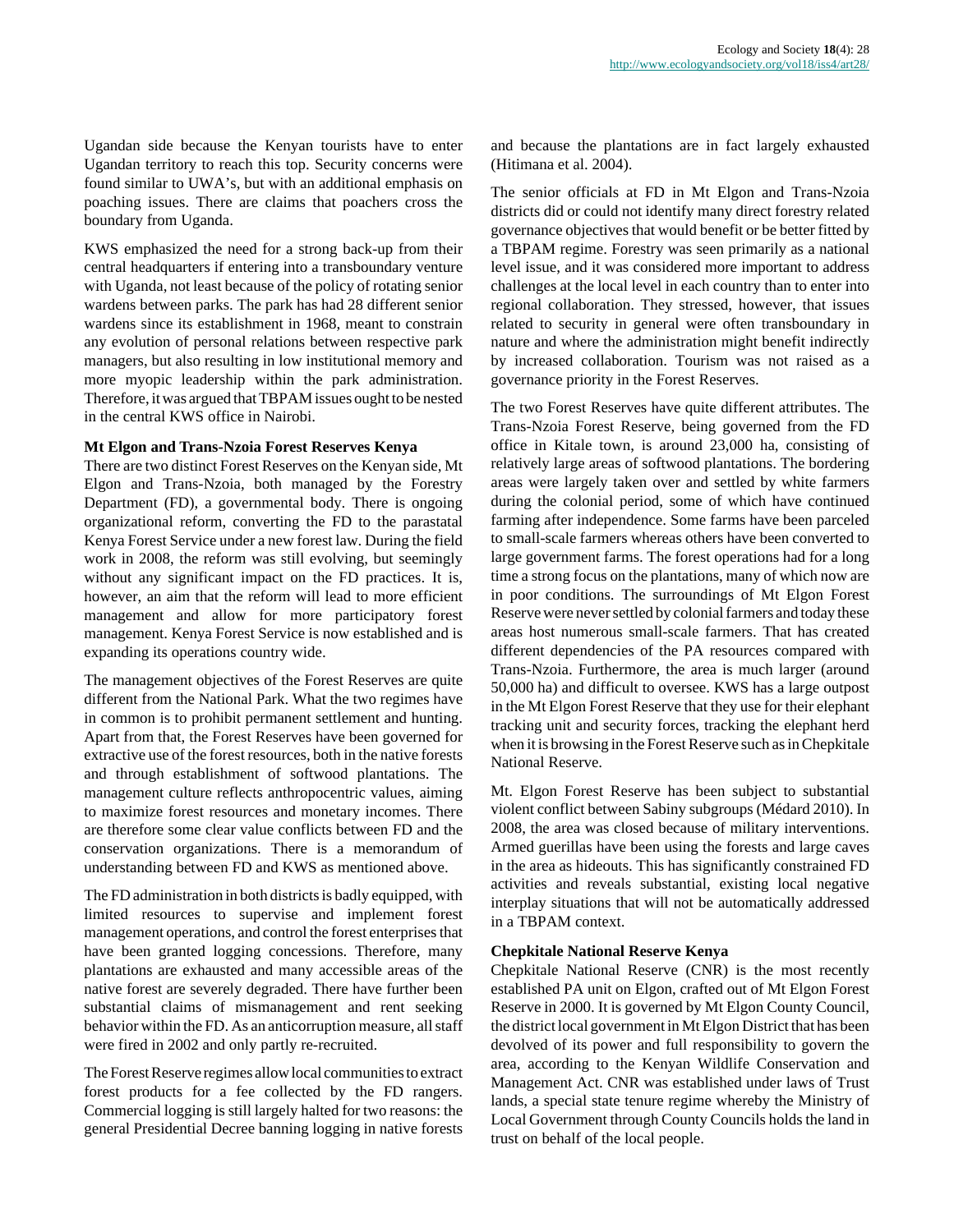There are expectations within the Mt Elgon County council that local governance might provide an opportunity to facilitate tourism and thereby generate revenues for the local economy. However, to date, tourism is almost nonexistent in the reserve because of lack of facilities and security concerns in the district.

CNR is 16,000 ha of heath and moorlands on the high mountain above the main forests in Mt Elgon district. The reserve is interlocked by the other PA units in Kenya and Uganda, hence, does not have any direct borders to communities.

Mt Elgon County Council implements very limited management operations in the area because of insufficient resources and lack of capacity. Despite its situation, the National Reserve regime includes consumptive use, especially grazing but also bee-hiving and collection of nontimber forest products. The rights of access are supposed to be issued by the County Council. The grazing regime is operated mainly by relatively large livestock owners that employ herders to oversee the animals up in the moorlands. Permanent settlement is not allowed. The County Council has a clear anthropocentric focus, with expectations that the area should contribute to the local economy both through tourism and pastoralism.

As indicated, Mt Elgon County Council has few possibilities to generate revenues to pay for management. They have, however, relatively good collaboration with KWS that track wildlife in the reserve and KWS has a large ranger outpost on the road up to CNR. This aspect of vertical interplay between the two PA regimes can positively contribute to the fitness of a TBPAM regime.

# **GOING TRANSBOUNDARY? CHALLENGES FOR TBPAM ON ELGON**

We have presented and examined the diverse institutional and actor structures that have been established to govern Elgon's natural resources. We attempt to use the concepts of fit and interplay as earlier conceptualized to guide a discussion of the institutional challenges of fitting a TBPAM resource regime on Elgon. We use the criteria outlined in Table 1 as guidance.

## **Fit: what PA governance issues are of relevance to TBPAM?**

The PAs on Elgon have been established mainly to govern the mountain's key ecosystem attributes, hence wildlife, forests, and water catchment resources. The rationale for a TBPAM regime would therefore be that it should facilitate a better fit with the attributes of these governance objects. The challenge is, however, if and how a TBPAM regime might offer a better overall fit with the ecosystem attributes at stake and how these are captured in the defined governance objectives.

Wildlife management would seem an obvious area in which TBPAM could offer a better fit to the ecosystem than separate PAs do. In Kenya, KWS has the mandate to track and conserve the wildlife in all PAs. This was well accepted by other PA authorities, and few major institutional obstacles were observed. As already emphasized, large wildlife is extinct on the Ugandan side. There is, however, no physical hindrance for wildlife to cross the border from Kenya because the Ugandan park enforces a ban on hunting. However, because poaching has continued to be a problem and "elephants don't forget," this has not been happening. Further, we have not found any records of important seasonal wildlife migration routes between the two sides of the mountain. Reintroduction of extinct wildlife is a part of KWS's strategy in Mt Elgon National Park, where wildlife has been relocated from other Kenyan parks. Reintroduction of wildlife has not been on the agenda on the Ugandan side, partly because of the ongoing debates with local communities on park boundary issues and reforestation efforts in park areas where boundary issues have been settled. Reintroduction of buffalos and elephants would most likely accelerate the ongoing park-community conflicts. This has great implications for the idea of a TBAPM regime to advance fitness of the current objectives of wildlife management on Elgon. This is distinctly different from many other PA complexes where this type of misfit is the main argument for TBPAM activity, hence joint management to cover wildlife migration range (Plumptre et al. 2007).

Forest governance has not been sustainable and there are records of forest degradation on both sides (White 2002, Nsita 2005). The deforestation processes on Elgon have been analyzed in detail (Petursson et al. 2012). This analysis revealed that the processes driving deforestation in the different PA units were not caused by a lack of spatial fit, but rather to multiple functional fit problems within the existing PA regimes and also to external political influence. It is not likely that a TBPAM regime could offer a better fit with respect to the forest resources on Elgon because the challenges are both national and local by nature.

Conserving water catchment functions is interrelated with forest conservation. Elgon is a mountain from where multiple rivers and streams radiate to the surrounding landscapes, lakes, and eventually the River Nile. The international boundary follows the rivers Malaba in the south and Suam in the north. There are thus few streams bisected by the international boundary. From a water governance point of view, there is no apparent need to combine the PA regimes on Elgon to advance water catchment functions, hence to provide better fitness, in this case.

When studying the fit between ecosystem properties and institutional arrangements noting the governance objectives involved according to the two criteria outlined in Table 1, we thus find few arguments from a fit perspective for a fully integrated TBPAM regime. On the contrary, there is evidence that models of smaller units tailored to more detailed ecosystem properties, as on the Kenyan side, might offer better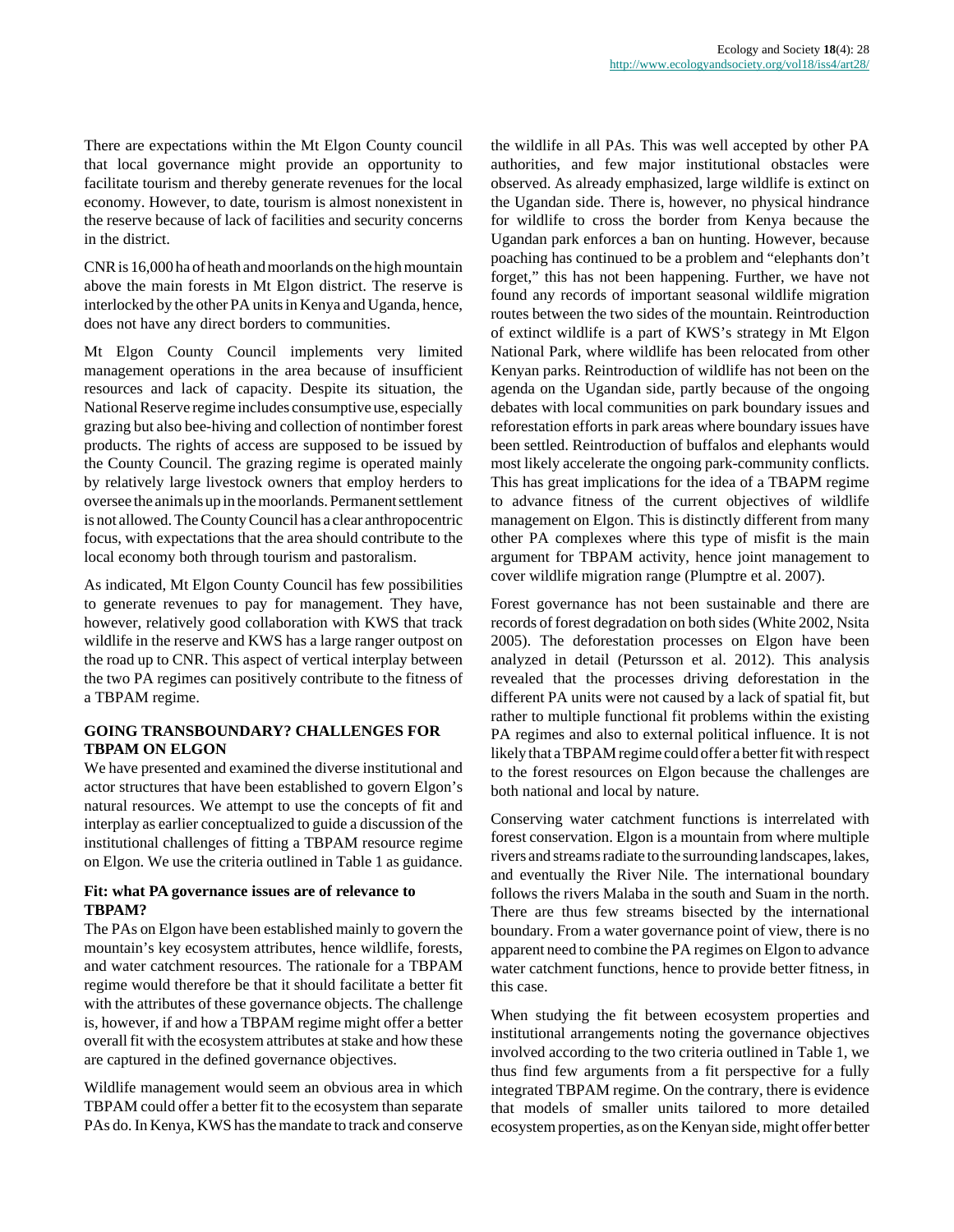fit to the ecosystems than a larger and more comprehensive regime.

#### **Some important forces of interplay that impact TBPAM on Elgon**

As shown, TBAPM will be instituted in a diverse landscape of institutions and actors, operating at different levels and existing interplay that will have significant impact on fitness. The PA organizations on Elgon, as common elsewhere, are mandated with governance objects beyond biodiversity resources, especially local community relations, tourism, and security. Therefore, what kind of horizontal and vertical interplays could be envisioned from a fully developed TBPAM?

## *Forces of horizontal interplay that impact TBPAM*

At the international level, sovereignty is a key challenge for TBPAM. Although international relations between Uganda and Kenya are currently relatively good, there have been periods of tensions. Since independence, the cooperation between Uganda and Kenya was long dogged by political differences. Further, the regional body, East African Community (EAC) collapsed during the Amin years (Erixon 2003). At present, the political situation has become more stable, and the East African Community has been reestablished and is regarded legitimate and is also mandated to enhance regional cooperation (Busse and Shams 2003). During our fieldwork, the PA authorities had some general expectations toward EAC, but did not see its role, capacity, or competence in PA governance.

A key transboundary issue on tourism would be to ease the possibility for visitors to cross the mountain, and in particular to allow Kenyan visitors to access the highest peak found on the Ugandan side and then return. However, this is hardly a strong argument for reforming the PA governance structure. The key hindrance would be visa requirements for travelers crossing Uganda to Kenya and vice versa. If the two countries find this of mutual interest, this could be resolved outside the realm of the PA authorities.

At the national level, there are five different PA units on the mountain with different regimes, one in Uganda and four in Kenya. There is a good mutual understanding between the two conservation organizations UWA and KWS and good prospects for them to cooperate on specific transboundary issues. The other PA units have much less interest in such issues.

We found that the Mt Elgon County Council officials' interests in the TMPAM approach were largely based on expectations that such initiatives could generate possibilities for capacity building and support to their weak PA administration.

Because of the constant transfer of senior staff and low degree of institutional memory, personal contact across the boundary easily becomes sporadic, constraining informal cooperation. Other studies have identified the importance of personal relationships for TBPAM success (Tanner et al. 2007).

The relations between PAs and local communities vary substantially between the PA regimes. Some regimes allow local community access, some take fees, while others do not allow any access, and for the Chepkitale National Reserve, management has been devolved to local government.

Security is another major PA governance issue, raised by all PA organizations as a potentially positive issue for transboundary cooperation. This relates to external matters such as cattle rustling, poaching, and that the PA can be a repository for banditry. There are also internal issues that have emerged from the PA administration such as PA boundary disputes, resettlement of local communities, crop raiding, and conflicts over access to resources. It is unlikely that any of the internal PA conflicts can be solved by the TBPAM regime. Moving to different institutional levels would hardly ease resolving conflicts such as resettlement or legal claims about PA boundaries.

Many external security issues that operate within the PAs have, however, truly transboundary elements that could benefit from increased transboundary cooperation. Both KWS and UWA are armed forces, mandated to engage in combating illegal activities, such as smuggling and cattle rustling, within the PA's and operate intelligence units active outside the PA areas. They cooperate with other forces such as police and both the Kenyan and the Uganda Armies have had security assignments within Elgon PAs. Therefore, increased transboundary security cooperation would demand cooperative mechanisms between actors far beyond the PA administration, such as the police, customs, and military.

## *Forces of vertical interplay that impact TBPAM*

We found that international level actors are important driving forces in the TBPAM initiative on Elgon, primarily IUCN with NORAD funding (Muhweezi et al. 2007). IUCN initiated the issue, developed the project proposal, and was granted the authority to liaison and facilitate the TBPAM. Such donor initiatives are quite common in PA governance and TBPAM in Africa (Van Amerom 2002, Duffy 2007).

IUCN has been active on Elgon for a long time, on the Ugandan side since 1988 with Norwegian support and on the Kenyan side from 1998-2002 with Dutch support. The TBPAM pledge came from IUCN to NORAD, which became interested in 2001, partly to secure continuity on Elgon.

The top-down character of the TBPAM approach became apparent during our field work. The national level PA authorities had not taken the initiative to facilitate the approach, but were involved in developing the project. The donor funds associated with TBPAM were, however, of great interest for cash constrained administrations. The local communities and their local institutions had even less involvement.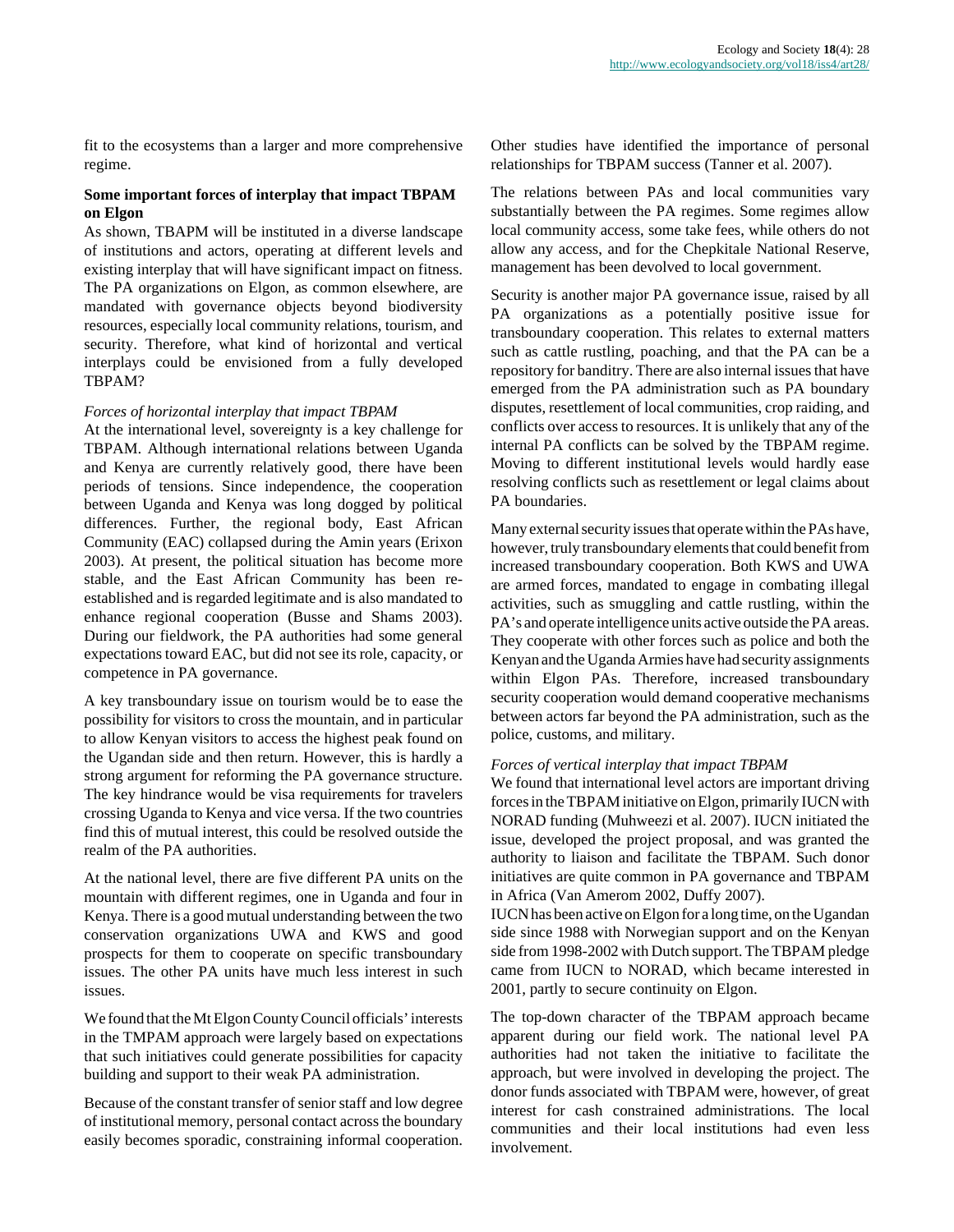**Table 4**. Suggested institutional levels for management of some key governance objects in the protected areas (PA) on Mt Elgon. TBPAM = transboundary protected area management.

| Key PA governance objects         | Current management levels on Elgon                                                                                                                   | Suggested institutional levels to govern the PA object                                                              |
|-----------------------------------|------------------------------------------------------------------------------------------------------------------------------------------------------|---------------------------------------------------------------------------------------------------------------------|
| Forests                           | The forest resources are within each country                                                                                                         | National, local                                                                                                     |
| Nontimber forest products         | The NTFR are used by the local communities, usually those                                                                                            | National, local                                                                                                     |
| (NTFR)                            | living adjacent to the PAs                                                                                                                           |                                                                                                                     |
| Wildlife                          | Most large wildlife is extinct on the Ugandan side. The wildlife<br>on the Kenyan side is currently localized on that side. Some<br>vermin problems. | National, local. Species specific TPBAM cooperation<br>needed in case of wildlife migration                         |
| Water                             | Most streams that radiate from Elgon do so within the same<br>country.                                                                               | National issues on Mt Elgon.                                                                                        |
| Tourism                           | Tourism is localized on each side. Some interest is in cross<br>border trekking.                                                                     | National. TBPAM; cooperation needed in case of cross<br>border trekking.                                            |
| Local<br>community<br>development | Communities are highly dependent on access to various resources Local<br>within the PAs they live adjacent to. Most PA units allow some<br>access.   |                                                                                                                     |
| Security                          | This relates mainly to using the PAs as a hideout or venue for<br>illegal activities and banditary                                                   | National. Bilateral cooperation needed in some cases<br>but then often beyond the mandate of the PA<br>authorities. |

The observed top-down approach can clearly be questioned, especially in light of the ongoing attempts toward devolving power to local level institutions. Our findings, therefore, add to the worries that the arrival of the TBPAM entails a "back to the barriers" in PA governance, recentralization and alienation of local level stakeholders' interest (Ribot et al. 2006, Hutton et al. 2005).

## **What levels of cooperation should be the aim if engaging in TBPAM?**

In preceding sections we have asserted that there is a general, weak rationale for a fully integrated TBAPM regime on Elgon to improve fitness to defined ecosystem properties, and further, we have illustrated the different existing forces of interplay that may severely constrain the development of fully integrated TBPAM regimes on Elgon. TBPAM is thus no panacea even if two or more PA areas should happen to be physically adjoining.

Reflecting on possible, different levels of cooperation as outlined in Table 2, we thus do not find it necessary for the PA authorities to consider anything higher than the second level, which emphasizes information sharing and notification of actions and will entail lower transaction costs through more informal cooperation.

If the conservation organizations, especially KWS and UWA aim at formalizing the TBPAM issue, this should take place at their central office level instead of at the park level, where authority and capacity can gradually be built according to the objectives at level three in Table 2. Instead of formalizing TBPAM under a joint regime, we propose that the conservation authorities should formalize cooperation more generally with corresponding conservation authorities in neighboring countries. This would not include any devolution of power from the individual countries to an international TBPAM regime (Table 4).

## **CONCLUSIONS AND POLICY CONSIDERATIONS**

This paper has analyzed the current PA resource regimes on Elgon in Uganda and Kenya and examined the constraints of fitting a TBPAM regime on the mountain. We have shown the numerous institutional fit and interplay challenges for establishment of a joint integrated TBPAM regime. Promoted from a conservation or natural resource perspective, we find the merging of adjoining PA regimes in two sovereign countries under a single joint, integrated resource regime a substantial institutional and policy challenge. We did not find TBPAM to provide any enhanced fit to the ecosystem attributes of Elgon according to our criteria, neither forestry, biodiversity, or water, nor does it fit with the existing institutional arrangements in the area embedded in the current PA regimes.

At first glance, a TBPAM regime might offer a better fit to the ecosystem involved. However, when analyzing the fitness with the ecosystem attributes of the key governance objects, forestry, wildlife, and water catchment, we do not find a justification for TBPAM offering a better fit on Elgon. There has to be an apparent need on the part of the countries involves to consider devolving power from the principle of sovereignty toward a TBPAM regime. We do not find such strong reasons on Elgon, and actually, many of the transboundary issues raised by the PA authorities are beyond the realms of PA governance. Secondly, the new TBPAM idea enters a complex existing institutional landscape where institutional interplays are significant forces. Therefore, an idea to merge the current institutions that have evolved over decades of power struggles,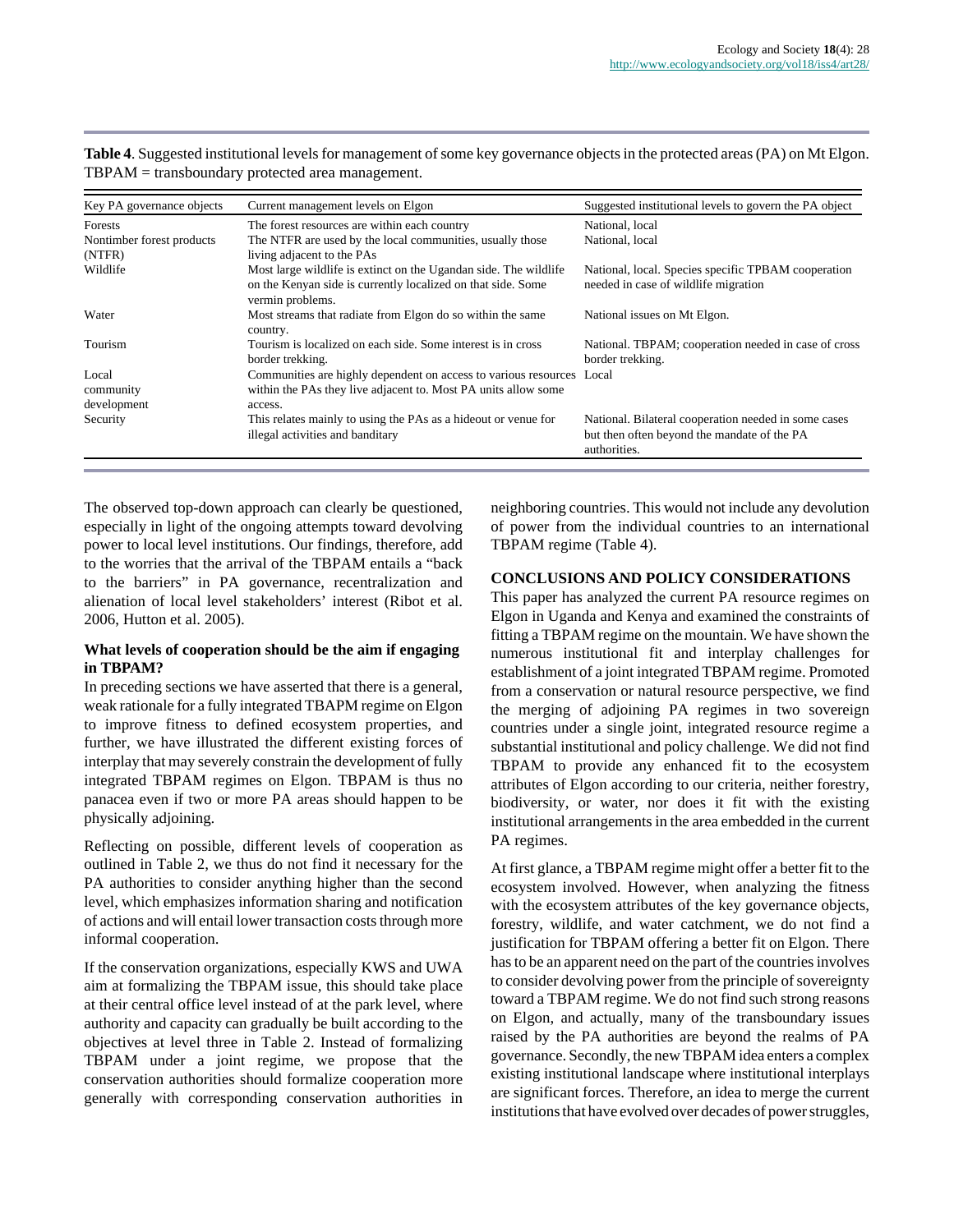bargains, and reflecting various interests is a daunting challenge.

Cooperation between the managerial organizations is no less of an intra-national than a transboundary challenge. The different structures of the three Kenyan organizations have significant implications for their capacity to work on transboundary issues and further, it would also make cooperation more complicated for the single Ugandan counterpart.

We believe that Elgon provides an informative case for studying the TBPAM challenges in detail and it allows for testing out the institutional analytical frameworks we have applied. We suggest that the analytical frameworks on which we have elaborated can be generally applied to study institutional landscapes when deciding upon a path toward more appropriate levels and types of cooperation between adjoining PAs.

Based on our findings, there are reasons to be critical to the perceived benefits of the TBPAM strategy in the form of one, fully integrated regional regime (Table 2). We do not find evidence for such a regime providing a better fit to Elgon ecosystem attributes and a multitude of complex interplay challenges that constrain TBPAM approach.

Because most current PA governance challenges are national or local by nature, there is a risk that the current TBPAM approach counteracts local community conservation attempts (Fall 2003, Hutton et al. 2005). Instead of addressing the appropriate horizontal institutional interplay constraints, it moves issues along vertical levels to different spatial scales, where local community governance is even more alienated and complicated. Moving to international negotiations brings back the central government as the decisive legitimate management authority. On Elgon, the TBPAM process has been top-down and also donor driven from the early beginning. Such policies and emerging institutions encounter the risk of lacking local community legitimacy and little mutual understanding, hence increasing the risk of misfits. We fear that the current interest in TBPAM can rather imply a backward step in the much needed PA reforms in Africa, not allowing for comprehensive local community involvement and rights-based empowerment.

Entering a TBPAM should not be an objective in itself, even if two PAs happen to be adjoining. We encourage policy makers to approach it more critically if the daunting exercise of a continuum of TBPAM governance toward fully integrated management within a joint TBPAM regime will advance fitness to the ecosystem attributes.

Instead, the focus should be on identifying the issues that are truly transboundary in nature and construct governance structures that directly fit these. Such issues can be gradually addressed on demand. This could apply in cases in which large wildlife, especially an elephant herd, rises in numbers and starts to utilize both sides of the mountain. Then there might be a risk for a misfit between the current PA regime and wildlife and a need for a TBPAM cooperation to enhance fitness. Such disaggregated cooperation on specific issues entails other and less complex institutional structures than bringing the PAs under a joint management regime.

At first glance it may seem like an easy matter to talk about the fit of PA regimes on Elgon, hence one mountain, one PA regime. However, the mountain has been divided between Uganda and Kenya for a long time, first by the colonial rule that created the international boundary and then the different postcolonial histories of the independent states to date. The landscapes of two sides of the mountain are different, as are the social relations and governance strategies in the respective PAs. Based on our analysis of the character of the ecosystem attributes, the interplay of different social relations clearly indicates that a TBPAM regime would not provide a better fit to the current PA governance challenges. One size does not fit all.

 $[1]$  Young (2002, 2008) tend to define interplay as interaction between specific governance systems or resource regimes. Hence, we may again have expanded the concept beyond the confines he has defined – see Vatn and Vedeld (2012) for a discussion.

[2] Total funding for the transboundary Elgon project from Norad is USD 4.8 million over a four-year period (September 2005-August 2009) and USD 2.7 million for the period 2009-2010.

[3] A parish is a local government unit in Uganda. Around 60 parishes border Mt Elgon National Park in Uganda.

*Responses to this article can be read online at:* [http://www.ecologyandsociety.org/issues/responses.](http://www.ecologyandsociety.org/issues/responses.php/5729) [php/5729](http://www.ecologyandsociety.org/issues/responses.php/5729)

#### **Acknowledgments:**

*Thanks to Dr. John Kabbogoza for various support in gathering information in Uganda and Kenya. Further we want to express our appreciation to all who assisted during the fieldwork in the Elgon area. This research was made possible with financial support from the Icelandic Development Agency (ICEIDA), Iceland Forest Service Research Station Mogisla, and Icelandic Forestry Association.*

# **LITERATURE CITED**

Adams, W., and J. Hutton. 2007. People, parks and poverty: political ecology and biodiversity conservation. *Conservation and Society* 5(2):147-183.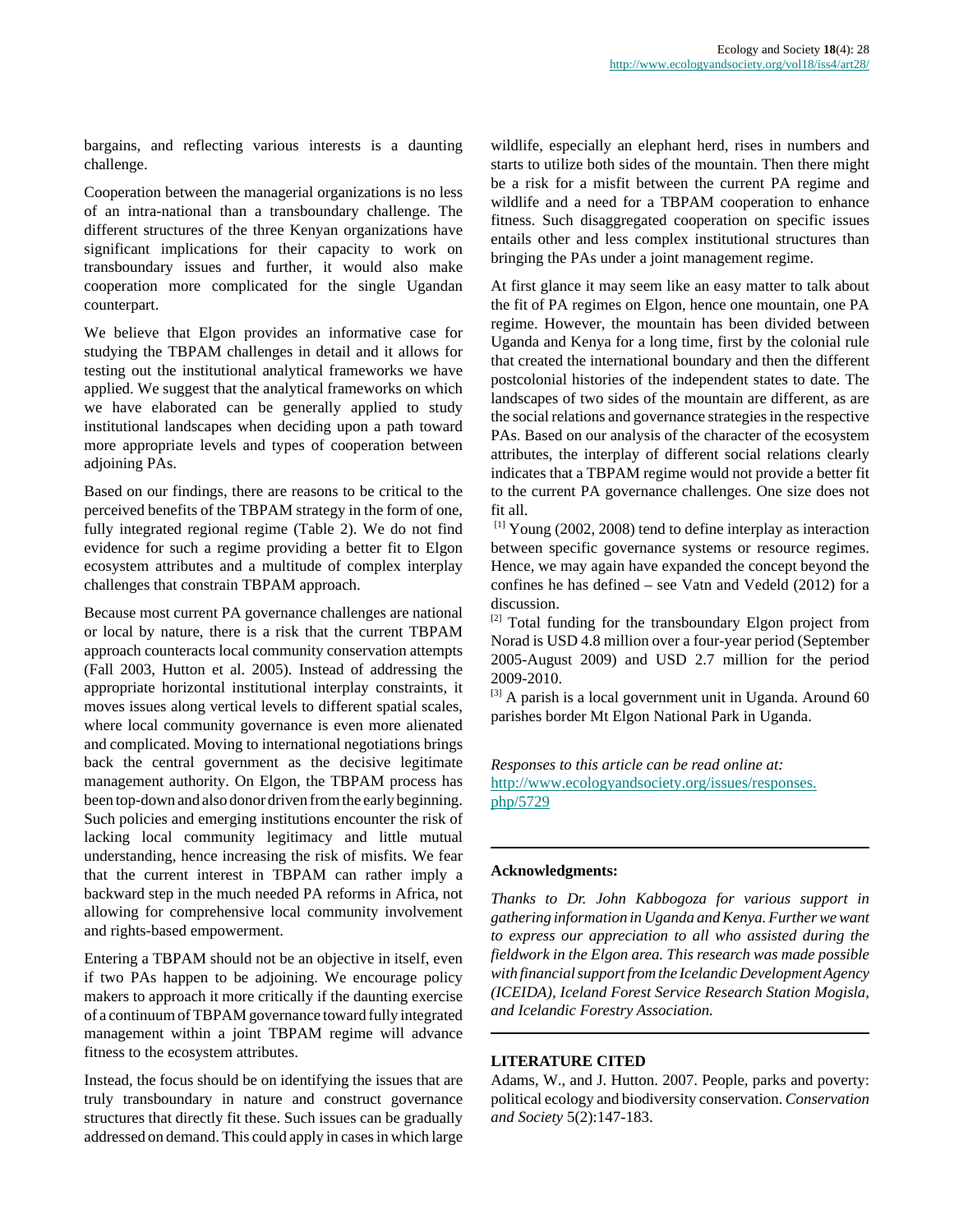Ansell, C. K., and S. Weber. 1999. Organizing international politics: sovereignty and open systems. *International Political Science Review/Revue internationale de science politique* 20 (1):73-93. <http://dx.doi.org/10.1177/0192512199201004>

Baatvik, S. T., J. R. S. Kaboggoza, C. Kabutha, and P. Vedeld. 2002. Mt. Elgon Regional Ecosystem Conservation Programme (MERECP) appraisal report. *Noragric Report.* Norwegian University of Life Sciences, Ås, Norway.

Barrett, C. B., K. Brandon, C. Gibson, and H. Gjertsen. 2001. Conserving tropical biodiversity amid weak institutions. *BioScience* 51(6):497-502. [http://dx.doi.org/10.1641/0006-3568](http://dx.doi.org/10.1641/0006-3568(2001)051[0497:CTBAWI]2.0.CO;2) [\(2001\)051\[0497:CTBAWI\]2.0.CO;2](http://dx.doi.org/10.1641/0006-3568(2001)051[0497:CTBAWI]2.0.CO;2)

Barrow, E., H. Gichohi, and M. Infield. 2001. The evolution of community conservation policy and practice in East Africa. Pages 59-73 *in* D. Hulme and M. W. Murphree, editors. *African Wildlife and Livelihoods.* James Currey, London, UK.

Bawa, K. S., R. Seidler, and P. H. Raven. 2004. Reconciling conservation paradigms. *Conservation Biology* 18(4):859-860. <http://dx.doi.org/10.1111/j.1523-1739.2004.01838.x>

Braack, L., T. Sandwith, D. Peddle, and T. Petermann. 2006. *Security considerations in the planning and management of transboundary conservation areas.* International Union for Conservation of Nature, Gland, Switzerland.

Brockington, D., J. Igoe, and K. Schmidt-Soltau. 2006. Conservation, human rights, and poverty reduction. *Conservation Biology* 20(1):250-252. [http://dx.doi.org/10.1111/](http://dx.doi.org/10.1111/j.1523-1739.2006.00335.x) [j.1523-1739.2006.00335.x](http://dx.doi.org/10.1111/j.1523-1739.2006.00335.x)

Brown, K. 2003. Integrating conservation and development: a case of institutional misfit. *Frontiers in Ecology and the Environment* 1(9):479-487. [http://dx.doi.org/10.1890/1540-9295](http://dx.doi.org/10.1890/1540-9295(2003)001[0479:ICADAC]2.0.CO;2) [\(2003\)001\[0479:ICADAC\]2.0.CO;2](http://dx.doi.org/10.1890/1540-9295(2003)001[0479:ICADAC]2.0.CO;2)

Busch, J. 2008. Gains from configuration: the transboundary protected area as a conservation tool. *Ecological Economics* 67(3):394-404.<http://dx.doi.org/10.1016/j.ecolecon.2007.12.012>

Busse, M., and R. Shams. 2003. *Trade effects of the East African community: do we need a transitional fund?* Discussion paper no. 240. Hamburg Institute of International Economics, Hamburg, Germany.

Chape, S., J. Harrison, M. Spalding, and I. Lysenko. 2005. Measuring the extent and effectiveness of protected areas as an indicator for meeting global biodiversity targets. *Philosophical Transactions of the Royal Society, Series B* 360:443-455.<http://dx.doi.org/10.1098/rstb.2004.1592>

Child, B. 2004. *Parks in transition*. Earthscan, Sterling, Virginia, USA.

Cleaver, F. 2002. Reinventing institutions: bricolage and the social embeddedness of natural resource management. *European Journal of Development Research* 14(2):11-30. <http://dx.doi.org/10.1080/714000425>

Duffy, R. 2007. Peace parks and global politics: the paradoxes and challenges of global governance. Pages 55-68 *in* H. S. Ali. editor. *Peace parks: conservation and conflict resolution.* MIT, Cambridge, Massachusetts, USA.

Ekstrom, J. A., and O. R. Young. 2009. Evaluating functional fit between a set of institutions and an ecosystem. *Ecology and Society* 14(2): 16. [online] URL: [http://www.ecologyandsociety.](http://www.ecologyandsociety.org/vol14/iss2/art16/) [org/vol14/iss2/art16/](http://www.ecologyandsociety.org/vol14/iss2/art16/)

Erixon, F. 2003. Poverty and recovery: the history of aid and development in East Africa. *Economic Affairs* 23(4):27-33. <http://dx.doi.org/10.1111/j.1468-0270.2003.00440.x>

Fakir, S. 2000. Transfrontier conservations areas: a new dawn for eco-tourism, or a new form of conservation expansionism. *International Union for Conservation of Nature Policy Think Tank Series*, Vol. 3. Pretoria, South Africa.

Fall, J. 2003. Planning protected areas across boundaries: new paradigms and old ghosts. *Journal of Sustainable Forestry* 17 (1/2):81-102. [http://dx.doi.org/10.1300/J091v17n01\\_06](http://dx.doi.org/10.1300/J091v17n01_06)

Fall, J. 2005. *Drawing the line: nature, hybridity and politics in transboundary spaces*. Ashgate, Farnham, UK.

Fall, J. 2009. Beyond handshakes: rethinking cooperation in transboundary protected areas as a process of individual and collective identity construction. *Journal of Alpine Research* 2:73-84.

Folke, C., L. Pritchard, F. Berkes, J. Colding, and U. Svedin. 2007. The problem of fit between ecosystems and institutions: ten years later. *Ecology and Society* 12(1): 30. [online] URL: <http://www.ecologyandsociety.org/vol12/iss1/art30/>

Gibson, C. 1999. *Politicians and poachers: the political economy of wildlife policy in Africa.* Cambridge University Press, Cambridge, UK. [http://dx.doi.org/10.1017/](http://dx.doi.org/10.1017/CBO9780511625640) [CBO9780511625640](http://dx.doi.org/10.1017/CBO9780511625640)

Hitimana, J., J. Legilisho Kiyiapi, and J. Thairu Njunge. 2004. Forest structure characteristics in disturbed and undisturbed sites of Mt. Elgon Moist Lower Montane Forest, western Kenya. *Forest Ecology and Management* 194(1-3):269-291. <http://dx.doi.org/10.1016/j.foreco.2004.02.025>

Howard, P. 1991. *Nature conservation in Uganda's tropical forest reserves.* IUCN, Gland, Switzerland.

Hutton, J., W. Adams, and J. Murombedzi. 2005. Back to the barriers? Changing narratives in biodiversity conservation. *Forum for Development Studies* 32(2):341-370. [http://dx.doi.](http://dx.doi.org/10.1080/08039410.2005.9666319) [org/10.1080/08039410.2005.9666319](http://dx.doi.org/10.1080/08039410.2005.9666319)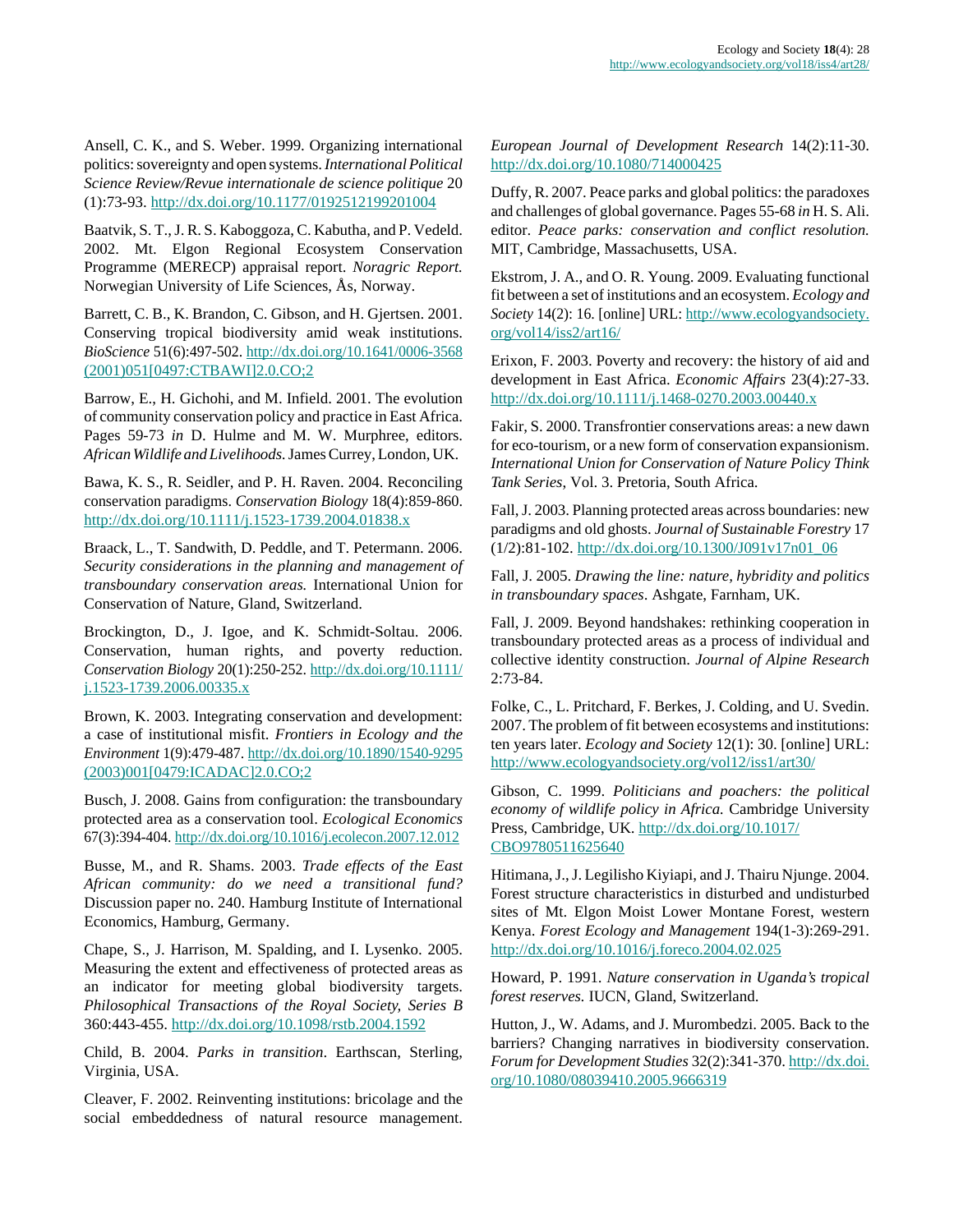International Union for Conservation of Nature (IUCN). 1994. *Guidelines for protected area management categories.* IUCN, Gland, Switzerland.

Kenya Forest Department and Kenya Wildlife Service (KFD/ KWS). 2001. *Mt. Elgon integrated management plan.* KFD/ KWS, Nairobi, Kenya.

McEwen, A. 1971. *International boundaries of East Africa.* Clarendon Press, Oxford, UK.

Médard, C. 2010. "Indigenous" land claims in Kenya: a case study of Chebyuk, Mount Elgon District. Pages 19-36 *in* W. Anseeuw and C. Alden, editors. *The struggle over land in Africa: conflicts, politics and change.* HSRC Press, South Africa.

Moss, T. 2004. The governance of land use in river basins: prospects for overcoming problems of institutional interplay with the EU Water Framework Directive. *Land use Policy* 21:85-94.<http://dx.doi.org/10.1016/j.landusepol.2003.10.001>

Muhweezi, A., G. Sikoyo, and M. Chemonges. 2007. Introducing a transboundary ecosystem management approach in the Mount Elgon region. *Mountain Research and Development* 27(3):215-219 [http://dx.doi.org/10.1659/0276-4741](http://dx.doi.org/10.1659/0276-4741(2007)27[215:IATEMA]2.0.CO;2) [\(2007\)27\[215:IATEMA\]2.0.CO;2](http://dx.doi.org/10.1659/0276-4741(2007)27[215:IATEMA]2.0.CO;2) 

Munthali, S. M. 2007. Transfrontier conservation areas: integrating biodiversity and poverty alleviation in Southern Africa. *Natural Resources Forum* 31(1):51-60. [http://dx.doi.](http://dx.doi.org/10.1111/j.1477-8947.2007.00130.x) [org/10.1111/j.1477-8947.2007.00130.x](http://dx.doi.org/10.1111/j.1477-8947.2007.00130.x)

Myrhen, S.-M. 2007. *Rural livelihood and forest management in Mount Elgon, Kenya.* Thesis, Noragric, Norwegian University of Life Sciences, Ås, Norway.

Naughton-Treves, L., M. B. Holland, and K. Brandon. 2005. The role of protected areas in conserving biodiversity and sustaining local livelihoods. *Annual Review of Environment and Resources* 30(1):219-252. [http://dx.doi.org/10.1146/](http://dx.doi.org/10.1146/annurev.energy.30.050504.164507) [annurev.energy.30.050504.164507](http://dx.doi.org/10.1146/annurev.energy.30.050504.164507)

Neumann, R. P. 1998. *Imposing wilderness: struggles over livelihood and nature preservation in Africa*. University of California Press, Berkeley, California, USA.

Newmark, W. D. 2008. Isolation of African protected areas. *Frontiers in Ecology and Environment* 6(6):321-328. [http://](http://dx.doi.org/10.1890/070003) [dx.doi.org/10.1890/070003](http://dx.doi.org/10.1890/070003)

Norgrove, L., and D. Hulme. 2006. Confronting conservation at Mount Elgon, Uganda. *Development and Change* 37 (5):1093-1116. [http://dx.doi.org/10.1111/j.1467-7660.2006.00514.](http://dx.doi.org/10.1111/j.1467-7660.2006.00514.x) [x](http://dx.doi.org/10.1111/j.1467-7660.2006.00514.x)

North, D. 1990. *Institutions, institutional change and economic performance.* Cambridge University Press, Cambridge, UK..<http://dx.doi.org/10.1017/CBO9780511808678>

Nsita, S. A. 2005. Decentralization and the forest management in Uganda. Pages 184-196 *in* C. J. P. Colfer and D. Capistrano, editors. *The politics of decentralization: forests, power and people.* Earthscan, London, UK.

Ostrom, E. 1990. *Governing the commons: the evolution of institutions for collective action.* Political economy of institutions and decisions. Cambridge University Press, Cambridge, UK.<http://dx.doi.org/10.1017/CBO9780511807763>

Ostrom, E., R. Gardner, and J. Walker. 1994. *Rules, games, and commonpool resources.* University of Michigan Press, Ann Arbor, Michigan, USA.

Oakersson, R. J. 1992. Analyzing the commons: a framework. Pages 41-59 in D. Bromley, editor. *Making the commons work. Theory, practice and policy.* ICS, San Francisco, California, USA.

Petursson, J. G., P. Vedeld, and J. Kaboggoza. 2011. Transboundary biodiversity management: institutions, local stakeholders and protected areas: a case study from Mt Elgon, Uganda and Kenya. *Society & Natural Resources* 24 (12):1304-1321.<http://dx.doi.org/10.1080/08941920.2010.540310>

Plumptre, A., D. Kujirakwinja, A. Treves, I. Owiunji, and H. Rainer. 2007. Transboundary conservation in the greater Virunga landscape: its importance for landscape species. *Biological Conservation* 134(2):279-287. [http://dx.doi.](http://dx.doi.org/10.1016/j.biocon.2006.08.012) [org/10.1016/j.biocon.2006.08.012](http://dx.doi.org/10.1016/j.biocon.2006.08.012)

Ribot, J. C., A. Agrawal, and A. M. Larson. 2006. Recentralizing while decentralizing: how national governments reappropriate forest resources. *World Development* 34 (11):1864-1886.<http://dx.doi.org/10.1016/j.worlddev.2005.11.020>

Robbins, P. 2004. *Political ecology: a critical introduction*. Blackwell, Oxford, UK.

Scott, W. R. 1995. *Institutions and organizations*. Sage, Thousand Oaks, California, USA.

Scott, P. 1998. *From conflict to collaboration. People and forests at Mount Elgon, Uganda.* International Union for Conservation of Nature, Gland, Switzerland.

Soini, E. 2007. *Past and present land tenure and incentives for land management in the five districts surrounding Mount Elgon.* Mt. Elgon Regional Ecosystem Conservation Programme, Nairobi, Kenya and International Union for Conservation of Nature, Gland, Switzerland..

Tanner, R., W. Freimund, B. Hayden, and B. Dolan. 2007. The Waterton-Glacier International Peace Park: conservation amid border security. In H. S. Ali, editor. *Peace parks: conservation and conflict resolution.* MIT, Cambridge, Massachusetts, USA.

Taylor, M. 1987. *The possibility of cooperation.* Cambridge University Press, Cambridge, UK.